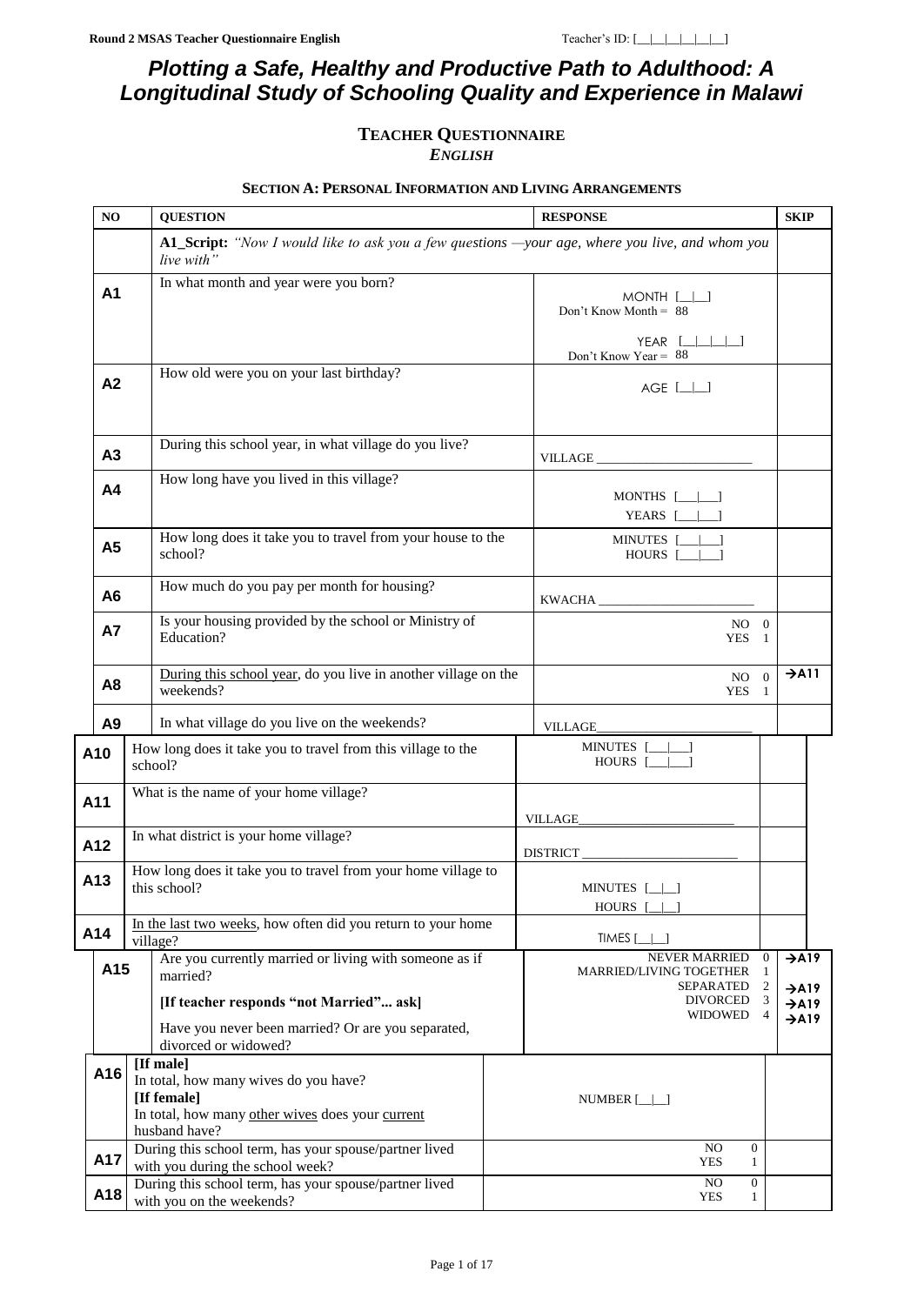### **Round 2 MSAS Teacher Questionnaire English** Teacher's ID: [\_\_|\_\_|\_\_|\_\_|\_\_|\_\_]

<span id="page-1-2"></span><span id="page-1-1"></span><span id="page-1-0"></span>

| NO  | <b>QUESTION</b>                                                                                           |                                                                                                                         | <b>RESPONSE</b>                                                                                                                                                                                                                                                                                                                                                                                                                                                                                                                                                          | <b>SKIP</b>                                                 |
|-----|-----------------------------------------------------------------------------------------------------------|-------------------------------------------------------------------------------------------------------------------------|--------------------------------------------------------------------------------------------------------------------------------------------------------------------------------------------------------------------------------------------------------------------------------------------------------------------------------------------------------------------------------------------------------------------------------------------------------------------------------------------------------------------------------------------------------------------------|-------------------------------------------------------------|
| A19 | How many living children do you have?                                                                     |                                                                                                                         | NUMBER $[\_\]$                                                                                                                                                                                                                                                                                                                                                                                                                                                                                                                                                           | if zero<br>$\rightarrow$ A22                                |
|     |                                                                                                           |                                                                                                                         |                                                                                                                                                                                                                                                                                                                                                                                                                                                                                                                                                                          |                                                             |
| A20 | How many of your children live with you during the<br>school week?                                        |                                                                                                                         | NUMBER $[\_\]$                                                                                                                                                                                                                                                                                                                                                                                                                                                                                                                                                           |                                                             |
| A21 | How many of these children are 5 years old or younger?                                                    |                                                                                                                         | NUMBER $[\_]\_$                                                                                                                                                                                                                                                                                                                                                                                                                                                                                                                                                          |                                                             |
| A22 | "What religion are you?"                                                                                  |                                                                                                                         | <b>NO RELIGION</b><br>$\boldsymbol{0}$<br>$\mathbf{1}$<br><b>CATHOLIC</b>                                                                                                                                                                                                                                                                                                                                                                                                                                                                                                | $\rightarrow$ B1                                            |
|     | [IF MUSLIM: ASK IF QUADIRIYA OR SUKUTU]                                                                   |                                                                                                                         | QUADIRIYA MUSLIM<br>2<br>SUKUTU MUSLIM<br>3<br>"JUST MUSLIM"<br>4<br><b>CCAP</b><br>5<br><b>BAPTIST</b><br>6<br><b>ANGLICAN</b><br>7<br>8<br>PENTECOSTAL/CHARISMATIC<br>9<br>SEVENTH DAY ADVENTIST<br>JEHOVAH'S WITNESSES.<br>10<br>11<br>INDIGENOUS CHRISTIAN<br>INDIGENOUS NON-CHRISTIAN<br>12<br>"JUST CHRISTIAN"<br>13<br>OTHER <b>Express of the Second Second Second Second Second Second Second Second Second Second Second Second Second Second Second Second Second Second Second Second Second Second Second Second Second Second Second Second Seco</b><br>14 |                                                             |
| A23 | When was the last time you attended religious services at<br>a church or mosque?                          |                                                                                                                         | $\boldsymbol{0}$<br><b>NEVER</b><br><b>6 MONTHS AGO OR MORE</b><br>$\mathbf{1}$<br>2<br>2-5 MONTHS AGO<br>3<br>IN THE LAST MONTH<br>4<br>IN THE LAST WEEK<br>5<br>TODAY                                                                                                                                                                                                                                                                                                                                                                                                  | $\rightarrow$ A25<br>$\rightarrow$ A25<br>$\rightarrow$ A25 |
| A24 | [CHRISTIAN ONLY]                                                                                          |                                                                                                                         | $\mathbf{1}$<br><b>ONCE</b>                                                                                                                                                                                                                                                                                                                                                                                                                                                                                                                                              |                                                             |
|     | In the last month, how regularly did you attend religious<br>services?                                    | $\mathfrak{2}$<br>LESS THAN ONCE A WEEK<br>ONCE A WEEK<br>3<br>$\overline{4}$<br>2 TO 3 TIMES PER WEEK<br>5<br>EVERYDAY | $All\rightarrow$<br>A26                                                                                                                                                                                                                                                                                                                                                                                                                                                                                                                                                  |                                                             |
| A25 | [MUSLIM ONLY]<br>During Ramadan this past year did you eat or drink<br>during daylight?                   |                                                                                                                         | $\boldsymbol{0}$<br>NO.<br><b>YES</b><br>$\mathbf{1}$                                                                                                                                                                                                                                                                                                                                                                                                                                                                                                                    |                                                             |
| A26 | In the previous week, how often did you pray during the<br>day?                                           |                                                                                                                         | NOT AT ALL.<br>$\boldsymbol{0}$<br>$\mathbf{1}$<br><b>ONCE</b><br>A FEW TIMES<br>2<br>3<br>ONCE A DAY<br>A FEW TIMES PER DAY<br>4<br>5<br>5 TIMES PER DAY, EVERDAY                                                                                                                                                                                                                                                                                                                                                                                                       |                                                             |
| A27 | What other religious activities have you done in the last<br>month?                                       |                                                                                                                         | NO OTHER ACTIVITIES [___]<br><b>CHOIR</b><br>YOUTH GROUP                                                                                                                                                                                                                                                                                                                                                                                                                                                                                                                 |                                                             |
|     | [Do not read – CHECK all options mentioned]                                                               |                                                                                                                         | <b>BIBLE/KORAN STUDY</b>                                                                                                                                                                                                                                                                                                                                                                                                                                                                                                                                                 |                                                             |
|     | [Check "NO OTHER ACTIVITIES" if no options<br>mentioned]                                                  |                                                                                                                         | PRAYER MEETING<br>VISITING THE SICK<br>REVIVAL MEETINGS<br><b>EVANGELICAL WORK</b><br><b>ISLAMIC</b><br>SCHOOL/MADRASA<br>NIGHT PRAYERS                                                                                                                                                                                                                                                                                                                                                                                                                                  |                                                             |
| A28 | [IF MUSLIM, ASK:] Have you made Tauba?<br>[IF CHRISTIAN, ASK:] Are you a born again<br>Christian?         |                                                                                                                         | NO<br>$\mathbf{0}$<br><b>YES</b><br>1                                                                                                                                                                                                                                                                                                                                                                                                                                                                                                                                    |                                                             |
| A29 | What tribe do you belong to?<br>[Do not read – CHECK all options mentioned]                               |                                                                                                                         | YAO<br>CHEWA<br>LOMWE<br>TUMBUKA<br>NGONI<br>SENA<br>TONGA<br>SENGA [ ]                                                                                                                                                                                                                                                                                                                                                                                                                                                                                                  |                                                             |
| A30 | What is the main language you speak at home?<br>[Do not read: clarify with teacher & CHECK<br>one option] |                                                                                                                         | CHICHEWA<br>TUMBUKA<br>YAO<br>ENGLISH                                                                                                                                                                                                                                                                                                                                                                                                                                                                                                                                    |                                                             |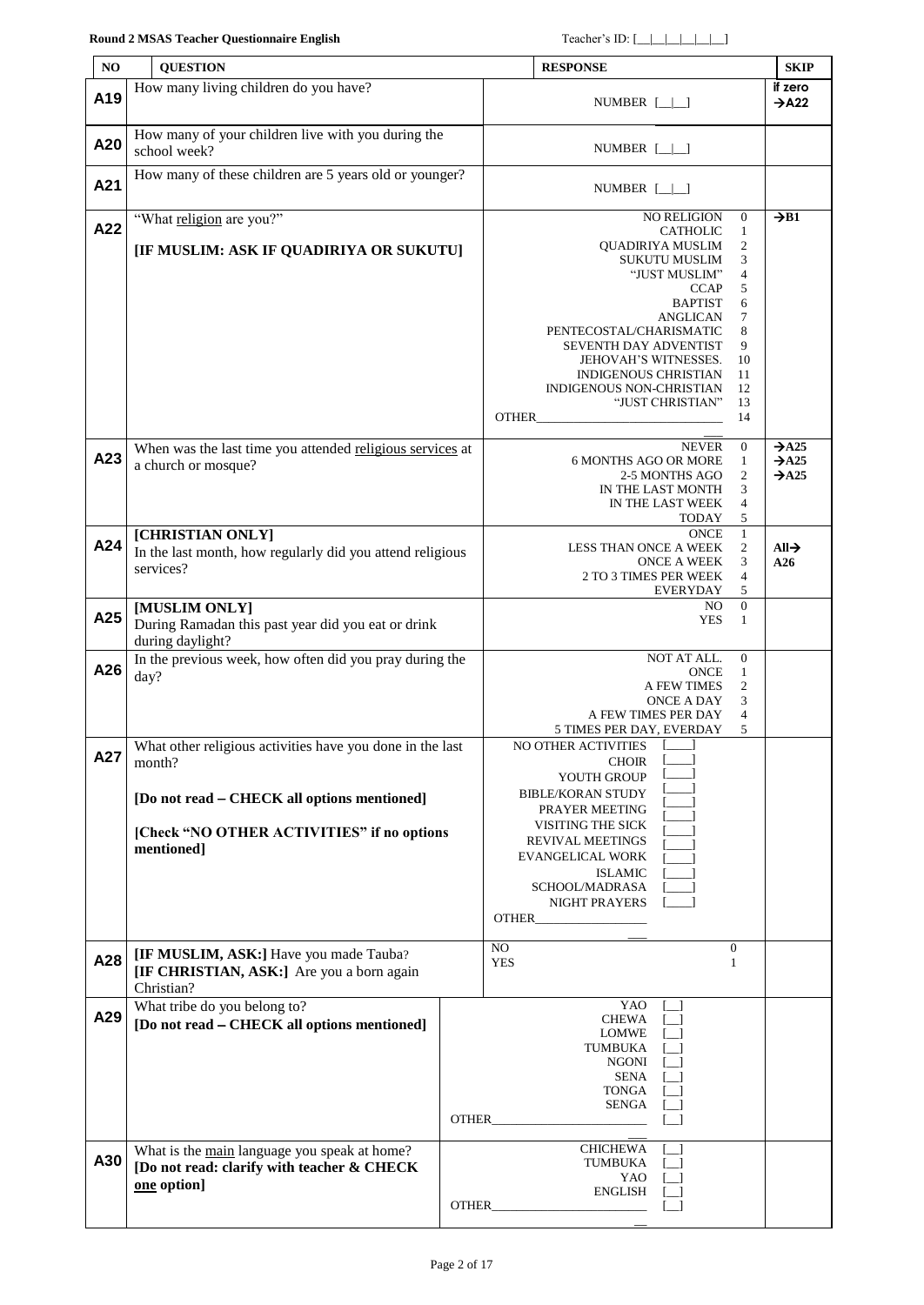| NO. | <b>OUESTION</b>                                                                                                                                   | <b>RESPONSE</b>                                                     | <b>SKIP</b> |
|-----|---------------------------------------------------------------------------------------------------------------------------------------------------|---------------------------------------------------------------------|-------------|
| A31 | Can you speak any other languages well enough<br>to have a conversation? [If yes, ask] Which ones?<br>[Do not read: record all options mentioned] | <b>CHICHEWA</b><br>TUMBUKA<br>YAO<br><b>ENGLISH</b><br><b>OTHER</b> |             |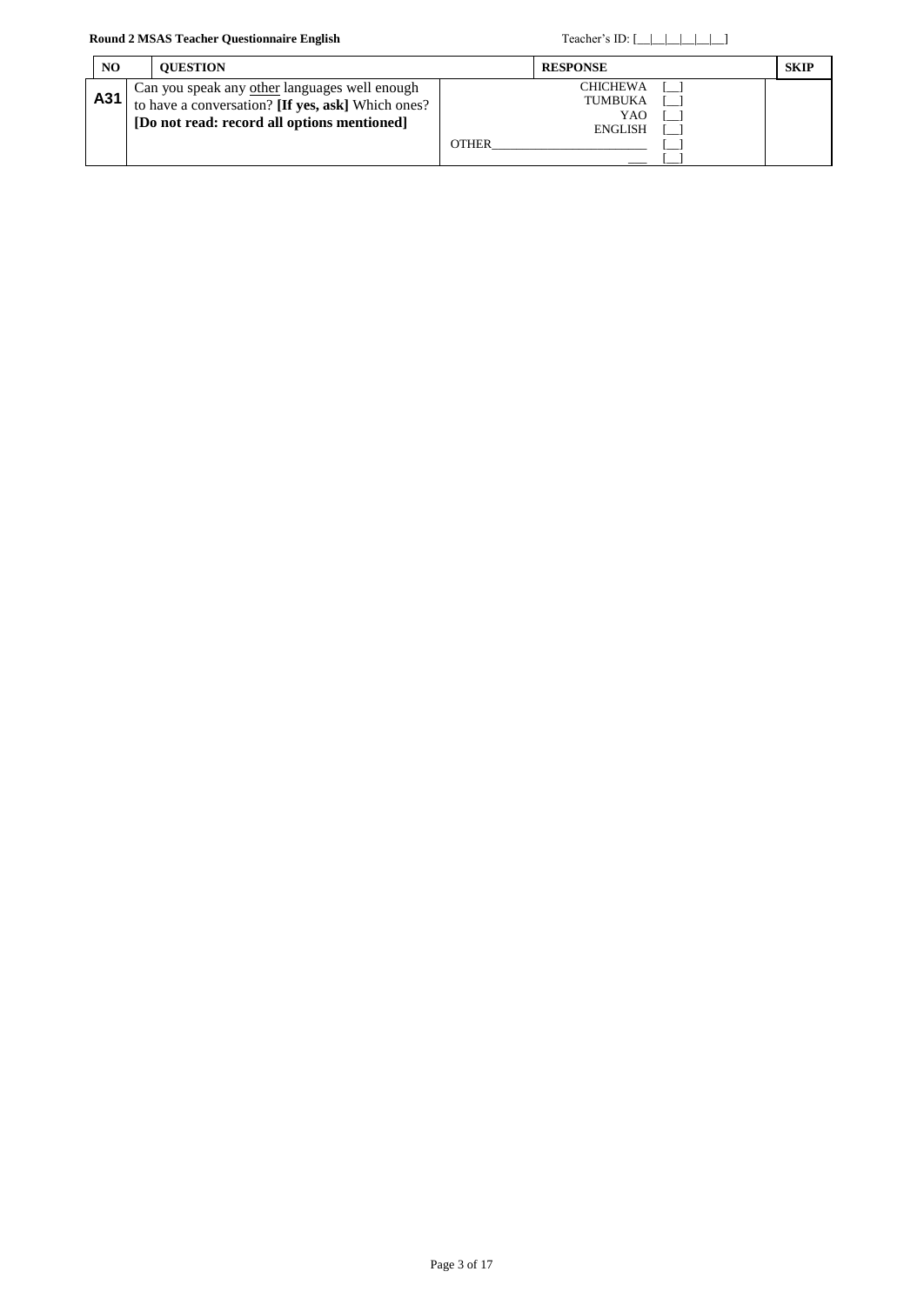### **SECTION B: HOUSING CHARACTERISTICS**

| <b>B1</b> |                  | Could you please tell me whether your household has any of the following? |  |                    |                                |                                   | <b>HOUSEHOLD</b> |                     |                   |
|-----------|------------------|---------------------------------------------------------------------------|--|--------------------|--------------------------------|-----------------------------------|------------------|---------------------|-------------------|
|           |                  |                                                                           |  |                    |                                | NO                                | <b>YES</b>       |                     |                   |
|           |                  | A                                                                         |  |                    | mattress                       | $\mathbf{0}$                      | 1                |                     |                   |
|           |                  | B                                                                         |  |                    | Sofa                           | $\mathbf{0}$                      | $\mathbf{1}$     |                     |                   |
|           |                  | $\mathbf C$                                                               |  |                    | Table                          | $\mathbf{0}$                      | 1                |                     |                   |
|           |                  | D                                                                         |  |                    | Chair(s)                       | $\boldsymbol{0}$                  | 1                |                     |                   |
|           |                  | ${\bf E}$                                                                 |  |                    | Paraffin glass lamp            | $\boldsymbol{0}$                  | 1                |                     |                   |
|           |                  | $\boldsymbol{\mathrm{F}}$                                                 |  |                    | Television                     | $\overline{0}$                    | 1                |                     |                   |
|           |                  | G                                                                         |  |                    | Radio                          | $\mathbf{0}$                      |                  |                     |                   |
|           |                  | H                                                                         |  |                    | Cell phone                     | $\boldsymbol{0}$                  | 1                |                     |                   |
|           |                  | I                                                                         |  |                    | Mosquito net                   | $\boldsymbol{0}$                  | 1                |                     |                   |
|           |                  | J                                                                         |  |                    | Bicycle                        | $\boldsymbol{0}$                  | 1                |                     |                   |
|           |                  | K                                                                         |  |                    | Motorcycle                     | $\boldsymbol{0}$                  | 1                |                     |                   |
|           |                  | L                                                                         |  |                    | Car                            | $\mathbf{0}$                      | 1<br>1           |                     |                   |
|           |                  | M<br>$\mathbf N$                                                          |  |                    | Tin Roof<br>Electricity        | $\mathbf{0}$<br>$\mathbf{0}$      |                  |                     |                   |
|           |                  | $\mathbf O$                                                               |  |                    | Boat/Canoe                     | $\boldsymbol{0}$                  | 1                |                     |                   |
|           |                  | P                                                                         |  |                    | Books to read                  | $\Omega$                          | $\mathbf{1}$     |                     |                   |
|           |                  | Q                                                                         |  |                    |                                |                                   |                  |                     |                   |
|           |                  |                                                                           |  |                    | [If P=1: Ask:] How many Books? |                                   |                  |                     |                   |
|           |                  | NO LIGHTING<br>What is the main source of lighting in your household?     |  |                    |                                |                                   |                  |                     |                   |
|           | B <sub>1</sub> a |                                                                           |  |                    |                                | <b>FIRE</b><br>1<br><b>CANDLE</b> |                  |                     |                   |
|           |                  |                                                                           |  |                    |                                | PARAFFIN/GAS LAMP                 |                  | $\overline{2}$      |                   |
|           |                  |                                                                           |  |                    |                                | <b>ELECTRICITY</b>                |                  | 3<br>$\overline{4}$ |                   |
|           |                  | Do you have your own personal cell phone?                                 |  |                    |                                |                                   | NO               | $\overline{0}$      |                   |
|           | <b>B2</b>        |                                                                           |  |                    |                                |                                   | <b>YES</b>       | $\mathbf{1}$        |                   |
|           | <b>B3</b>        | I'm now going to read a list of <b>animals</b> . Would you please tell me |  | $\mathbf{A}$       | <b>GOATS</b>                   |                                   |                  |                     |                   |
|           |                  | how many of the following animals your household owns? [READ              |  | $\, {\bf B}$       | <b>POULTRY</b>                 |                                   |                  |                     |                   |
|           |                  | <b>LIST INDIVIDUALLY]</b>                                                 |  | $\mathcal{C}$<br>D | <b>SHEEP</b><br>CATTLE         |                                   |                  |                     |                   |
|           |                  |                                                                           |  |                    |                                |                                   | NO               | $\boldsymbol{0}$    |                   |
|           | <b>B4</b>        | Does anyone in your household own any farm land?                          |  |                    |                                |                                   | <b>YES</b>       | 1                   |                   |
|           |                  |                                                                           |  |                    |                                |                                   | NO.              | $\mathbf{0}$        |                   |
|           | <b>B5</b>        | Does anyone in your household rent any farm land?                         |  |                    |                                |                                   | <b>YES</b>       | 1                   |                   |
|           |                  |                                                                           |  |                    |                                |                                   | NO.              | $\mathbf{0}$        |                   |
|           | <b>B6</b>        | Does the land you work have irrigation other than rain-                   |  |                    |                                |                                   | <b>YES</b>       | $\mathbf{1}$        |                   |
|           |                  | water?                                                                    |  |                    |                                | <b>NO LAND WORKED</b>             |                  | $\overline{2}$      | $\rightarrow$ B8a |
|           | <b>B7</b>        | Did your household fertilize the crops that were just                     |  |                    |                                |                                   | NO               | $\mathbf{0}$        |                   |
|           |                  | harvested                                                                 |  |                    |                                |                                   | <b>YES</b>       | $\mathbf{1}$        |                   |
|           |                  |                                                                           |  |                    |                                |                                   |                  |                     |                   |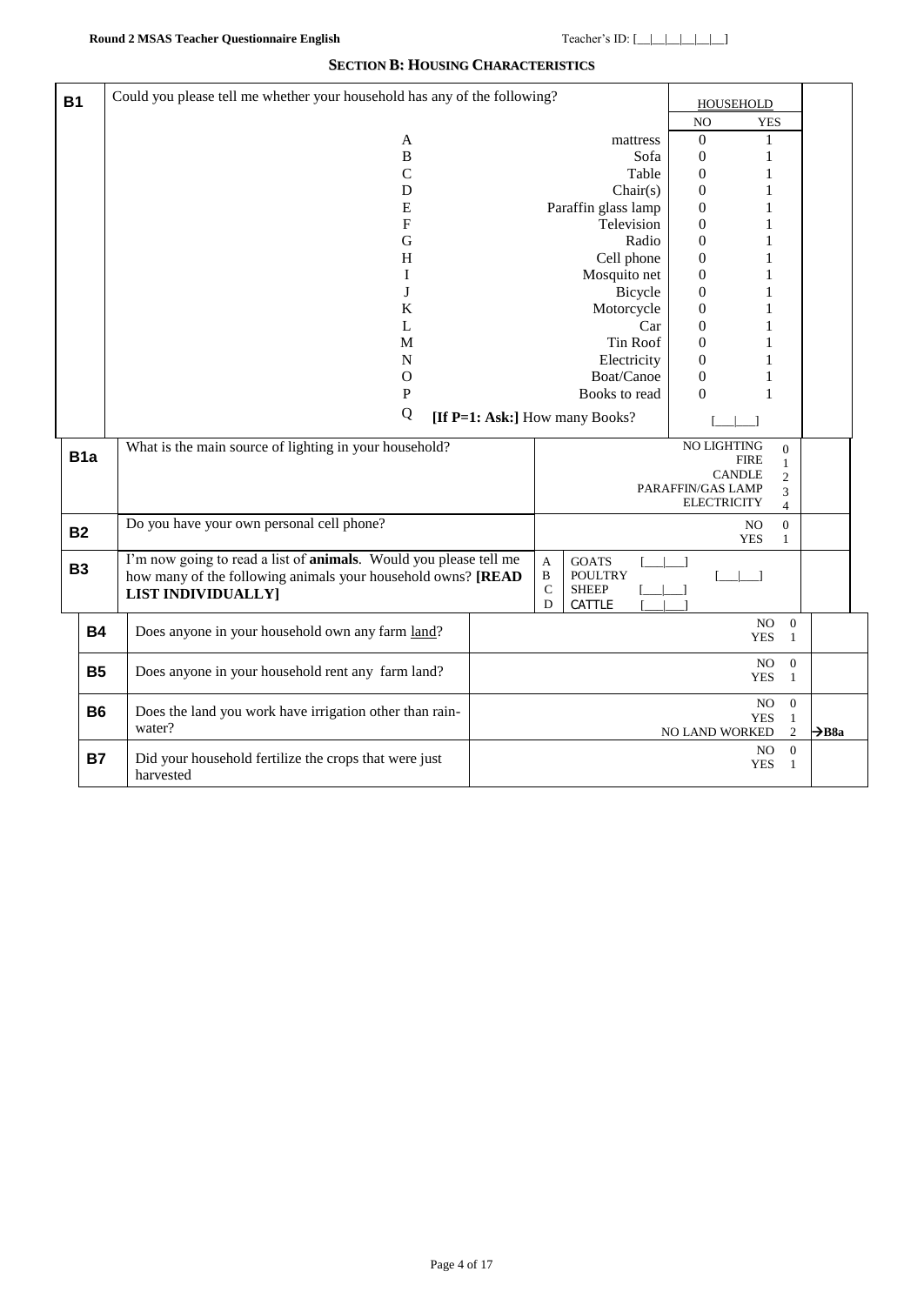| <b>B9</b>  | B <sub>8</sub> a<br>WHAT ARE THE MAIN CROPS THAT YOUR<br>HOUSEHOLD PRODUCED LAST HARVEST<br>SEASON?<br>[check each option mentioned]<br>A<br>Millet [<br>B<br>Sweet potatoes<br>$\mathsf{C}$<br>Sugar Cane<br>D<br>Cassava  <br>E<br>Rice [<br>F<br>Groundnuts<br>G<br>Beans  <br>H<br>Maize<br>Ι<br>Tobacco<br>J<br>Cotton<br>K<br>Soy beans<br>L<br>Pigeon Peas[<br>M<br>Sourghum[<br>N<br>Cow Peas[<br>What is the main source of drinking water for<br>members of your household? | B <sub>8</sub> b<br>HOW MUCH OF THIS CROP DID YOU<br>PRODUCE LAST HARVEST SEASON?<br>[ask for E-N only; if exact amount not<br>known, ask to estimate]<br>Bags $(50 \text{ kg})$<br>Bags (50 kg)<br>Bags (50 kg)<br>Bags (50 kg)<br>KGs or bales<br>KGs or bales<br>KGs or bales<br>Bags (50 kg)<br><b>KGs</b><br>Bags (50 kg)<br>open well: protected (dwelling/compound)<br>open well: protected (public/shared)<br>open well: unprotected (dwelling/compound)<br>open well: unprotected (public/shared)<br>borehole(dwelling/compound) | piped(dwelling/compound)<br>piped(public/shared)<br>borehole(public/shared) | $\mathbf{1}$<br>$\sqrt{2}$<br>3<br>$\overline{4}$<br>5<br>6<br>$\boldsymbol{7}$<br>$\,$ 8 $\,$ | $\rightarrow$ B11<br>$\rightarrow$ B11<br>$\rightarrow$ B11<br>$\rightarrow$ B11 |
|------------|---------------------------------------------------------------------------------------------------------------------------------------------------------------------------------------------------------------------------------------------------------------------------------------------------------------------------------------------------------------------------------------------------------------------------------------------------------------------------------------|-------------------------------------------------------------------------------------------------------------------------------------------------------------------------------------------------------------------------------------------------------------------------------------------------------------------------------------------------------------------------------------------------------------------------------------------------------------------------------------------------------------------------------------------|-----------------------------------------------------------------------------|------------------------------------------------------------------------------------------------|----------------------------------------------------------------------------------|
| <b>B10</b> | How long does it take to go to that source to get water<br>and come back again?                                                                                                                                                                                                                                                                                                                                                                                                       | <b>HOURS</b>                                                                                                                                                                                                                                                                                                                                                                                                                                                                                                                              | spring/river/pond/dam<br>Other                                              | 9<br>10                                                                                        |                                                                                  |
| <b>B11</b> | What kind of toilet facilities does your household<br>have?<br>[If pit latrine: ask: own or shared?]<br>What is the main material used for flooring in your                                                                                                                                                                                                                                                                                                                           | <b>MINUTES</b><br>VIP pit latrine (lid, cement floor, fly trap)<br>Standard pit latrine (cement floor,)<br>Traditional pit latrine (mud floor).<br>no facility/bush/field/throw away<br>natural (earth/sand/mud/dung)                                                                                                                                                                                                                                                                                                                     | flush toilet                                                                | $\mathbf{1}$<br>$\overline{\mathbf{c}}$<br>3<br>4<br>$\sqrt{5}$<br>$\mathbf{1}$                |                                                                                  |
| <b>B12</b> | household?                                                                                                                                                                                                                                                                                                                                                                                                                                                                            | rudimentary (wood/broken brick)<br>finished (polished wood/cement/tile)<br>other                                                                                                                                                                                                                                                                                                                                                                                                                                                          |                                                                             | $\overline{\mathbf{c}}$<br>3<br>4                                                              |                                                                                  |
| <b>B13</b> | What is the type of fuel mainly used for cooking in<br>your household?                                                                                                                                                                                                                                                                                                                                                                                                                |                                                                                                                                                                                                                                                                                                                                                                                                                                                                                                                                           | electricity<br>paraffin<br>charcoal<br>firewood<br>straw<br>other           | $\mathbf{1}$<br>$\sqrt{2}$<br>3<br>4<br>5<br>6                                                 |                                                                                  |
| <b>B14</b> | What is the total number of rooms in your household<br>or compound, including bedrooms, living rooms, and<br>rooms in which you eat?                                                                                                                                                                                                                                                                                                                                                  | ROOMS $[\_\]$                                                                                                                                                                                                                                                                                                                                                                                                                                                                                                                             |                                                                             |                                                                                                |                                                                                  |

### **SECTION C. EDUCATION, TRAINING, AND TEACHING EXPERIENCE**

|                 | <b>C1 Script:</b> "Now I would like to ask you a few questions about your education, teacher training, and teaching<br>experience." |                                                                                                                                                                                                                                |                             |                   |
|-----------------|-------------------------------------------------------------------------------------------------------------------------------------|--------------------------------------------------------------------------------------------------------------------------------------------------------------------------------------------------------------------------------|-----------------------------|-------------------|
| С1              | What is your academic qualification?                                                                                                | <b>PSLC</b><br><b>JUNIOR CERTIFICATE (JCE)</b>                                                                                                                                                                                 | 2                           |                   |
|                 |                                                                                                                                     | MALAWI SCHOOL CERT. OF EDUC (MSCE)                                                                                                                                                                                             | 3                           |                   |
|                 |                                                                                                                                     | Other than the contract of the contract of the contract of the contract of the contract of the contract of the contract of the contract of the contract of the contract of the contract of the contract of the contract of the | 4                           |                   |
|                 | What is your teaching professional grade?                                                                                           | None                                                                                                                                                                                                                           | $\Omega$                    |                   |
| C <sub>2</sub>  |                                                                                                                                     | PT <sub>1</sub>                                                                                                                                                                                                                |                             |                   |
|                 |                                                                                                                                     | PT <sub>2</sub>                                                                                                                                                                                                                | $\mathcal{D}_{\mathcal{L}}$ |                   |
|                 |                                                                                                                                     | PT3                                                                                                                                                                                                                            | 3                           |                   |
|                 |                                                                                                                                     | PT4                                                                                                                                                                                                                            | 4                           |                   |
|                 |                                                                                                                                     | P <sub>8</sub>                                                                                                                                                                                                                 | 5                           |                   |
| C <sub>2a</sub> | Have you ever applied for a promotion?                                                                                              | NO.                                                                                                                                                                                                                            | $\Omega$                    | $\rightarrow$ C2e |
|                 |                                                                                                                                     | <b>YES</b>                                                                                                                                                                                                                     |                             |                   |
|                 |                                                                                                                                     | NOT ELIGIBLE (< 3 YEARS TEACHING)                                                                                                                                                                                              | 2                           | $\rightarrow$ C2e |
|                 |                                                                                                                                     | NOT ELIGIBLE (VOLUNTEER TEACHER)                                                                                                                                                                                               | 3                           | $\rightarrow$ C2e |
| C <sub>2b</sub> | The last time you applied for a promotion, were you                                                                                 | NO.                                                                                                                                                                                                                            | $\Omega$                    | $\rightarrow$ C2e |
|                 | interviewed by the Teaching Service Commission?                                                                                     | YES                                                                                                                                                                                                                            |                             |                   |
|                 |                                                                                                                                     |                                                                                                                                                                                                                                |                             |                   |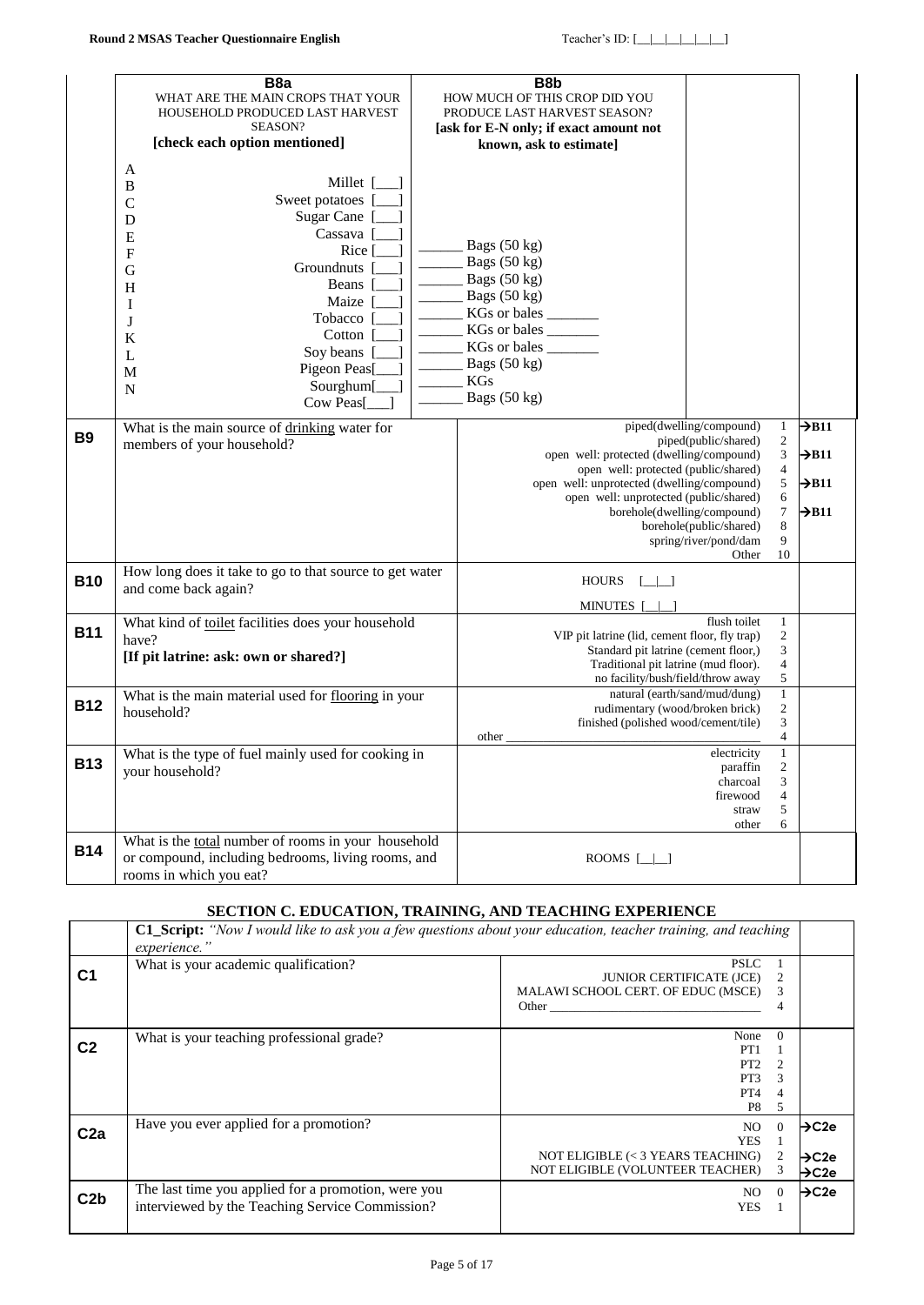| C2c              | The last time you applied for a promotion were you awarded<br>the promotion?                                                                                            | $\Omega$<br>NO.<br><b>YES</b><br>$\overline{1}$                                                                                                                                                                                                                                                                                                                                                                                                                                                                                                                                                                               | $\rightarrow$ C2e |
|------------------|-------------------------------------------------------------------------------------------------------------------------------------------------------------------------|-------------------------------------------------------------------------------------------------------------------------------------------------------------------------------------------------------------------------------------------------------------------------------------------------------------------------------------------------------------------------------------------------------------------------------------------------------------------------------------------------------------------------------------------------------------------------------------------------------------------------------|-------------------|
| C <sub>2</sub> d | What year did you receive the promotion?                                                                                                                                | YEAR $\lceil$ $\lfloor$ $\lfloor$ $\lfloor$ $\lfloor$ $\lfloor$ $\lfloor$ $\lfloor$ $\lfloor$ $\rfloor$<br>$DON'T$ KNOW = 8888                                                                                                                                                                                                                                                                                                                                                                                                                                                                                                |                   |
| C <sub>2e</sub>  | Have you ever received training at the Teacher's Training<br>College?                                                                                                   | $\Omega$<br>NO<br><b>YES</b><br>$\mathbf{1}$                                                                                                                                                                                                                                                                                                                                                                                                                                                                                                                                                                                  | $\rightarrow$ C5  |
| C2f              | Was your training at the Teacher's College a 2 year course,<br>a 1 year course (MASTEP) or did you attend the MIITEP<br>training during school holidays?                | 2 YEAR COURSE<br>-1<br>1 YEAR COURSE (MASTEP)<br>2<br>DURING SCHOOL HOLIDAYS (MIITEP)<br>3                                                                                                                                                                                                                                                                                                                                                                                                                                                                                                                                    |                   |
| C2g              | What was the last year you received training from the<br>Teacher's Training College?                                                                                    | YEAR $[$ __ $ $ __ $ $ __ $ $ __ $ $<br>$DON'T$ KNOW = 8888                                                                                                                                                                                                                                                                                                                                                                                                                                                                                                                                                                   |                   |
| C <sub>5</sub>   | Have you ever received zonal-based in-service training at<br>the Teacher Development Center (TDC)?                                                                      | $NO$ $0$<br>YES 1                                                                                                                                                                                                                                                                                                                                                                                                                                                                                                                                                                                                             | $\rightarrow$ C5c |
| C5a              | Was the training at the Teacher Development Center (TDC)<br>on classroom teaching methods, subject content or both?                                                     | <b>CLASSROOM TEACHING METHODS 1</b><br>SUBJECT CONTENT TRAINING 2<br>BOTH 3                                                                                                                                                                                                                                                                                                                                                                                                                                                                                                                                                   |                   |
| C5b              | When was the last time you received in-service training at<br>the Teacher's Development Center (TDC)?                                                                   | YEAR $[\underline{\hspace{1cm}} \underline{\hspace{1cm}} \underline{\hspace{1cm}} \underline{\hspace{1cm}} \underline{\hspace{1cm}} \underline{\hspace{1cm}} \underline{\hspace{1cm}} \underline{\hspace{1cm}} \underline{\hspace{1cm}} \underline{\hspace{1cm}} \underline{\hspace{1cm}} \underline{\hspace{1cm}} \underline{\hspace{1cm}} \underline{\hspace{1cm}} \underline{\hspace{1cm}} \underline{\hspace{1cm}} \underline{\hspace{1cm}} \underline{\hspace{1cm}} \underline{\hspace{1cm}} \underline{\hspace{1cm}} \underline{\hspace{1cm}} \underline{\hspace{1cm}} \underline{\hspace{1cm}} \underline{\hspace{1cm$ |                   |
|                  |                                                                                                                                                                         | $DON'T$ KNOW = 8888                                                                                                                                                                                                                                                                                                                                                                                                                                                                                                                                                                                                           |                   |
|                  |                                                                                                                                                                         | ASK WHAT SCHOOL TERM?<br>TERM $1 = 1$<br>TERM $2 = 2$<br>TERM $3 = 3$<br>$DON'T$ KNOW = 88                                                                                                                                                                                                                                                                                                                                                                                                                                                                                                                                    |                   |
| C5c              | Have you ever had cluster-based in-service training?<br>[note: a school cluster Center is a small group of schools<br>that participate in training activities together] | $NO$ $\,$ $0$<br>YES 1                                                                                                                                                                                                                                                                                                                                                                                                                                                                                                                                                                                                        | $\rightarrow$ C5f |
| C <sub>5d</sub>  | Was the cluster-based training on classroom teaching<br>methods, subject content or both?                                                                               | <b>CLASSROOM TEACHING METHODS 1</b><br><b>SUBJECT TRAINING 2</b><br>BOTH 3                                                                                                                                                                                                                                                                                                                                                                                                                                                                                                                                                    |                   |
| C <sub>5e</sub>  | When was the last time you received cluster-based in-<br>service training?                                                                                              | YEAR $[\underline{\hspace{1cm}} \underline{\hspace{1cm}} \underline{\hspace{1cm}} \underline{\hspace{1cm}} \underline{\hspace{1cm}} \underline{\hspace{1cm}} \underline{\hspace{1cm}} \underline{\hspace{1cm}} \underline{\hspace{1cm}} \underline{\hspace{1cm}} \underline{\hspace{1cm}} \underline{\hspace{1cm}} \underline{\hspace{1cm}} \underline{\hspace{1cm}} \underline{\hspace{1cm}}$<br>$DON'T$ KNOW = 8888                                                                                                                                                                                                         |                   |
|                  |                                                                                                                                                                         | <b>ASK</b> WHAT SCHOOL TERM?<br>TERM $1 = 1$<br>TERM $2 = 2$<br>TERM $3 = 3$<br>$DON'T$ KNOW = 88                                                                                                                                                                                                                                                                                                                                                                                                                                                                                                                             |                   |
| C5f              | Have you ever had school-based inset training at this<br>school?                                                                                                        | $NO$ 0<br>YES 1                                                                                                                                                                                                                                                                                                                                                                                                                                                                                                                                                                                                               | $\rightarrow$ C5i |
| C5g              | Was the inset training on classroom teaching methods,<br>subject content or both?                                                                                       | <b>CLASSROOM TEACHING METHODS 1</b><br>SUBJECT TRAINING 2<br>BOTH 3                                                                                                                                                                                                                                                                                                                                                                                                                                                                                                                                                           |                   |
| C5h              | When was the last time you received inset training at this                                                                                                              | YEAR $[\underline{\hspace{1cm}} \underline{\hspace{1cm}} \underline{\hspace{1cm}} \underline{\hspace{1cm}} \underline{\hspace{1cm}} \underline{\hspace{1cm}} \underline{\hspace{1cm}} ]$                                                                                                                                                                                                                                                                                                                                                                                                                                      |                   |
|                  | school?                                                                                                                                                                 | $DON'T$ KNOW = 8888                                                                                                                                                                                                                                                                                                                                                                                                                                                                                                                                                                                                           |                   |
|                  |                                                                                                                                                                         | <b>ASK</b> WHAT SCHOOL TERM?<br>$TERM 1 = 1$<br>TERM $2 = 2$<br>TERM $3 = 3$<br>$DON'T$ KNOW = 88                                                                                                                                                                                                                                                                                                                                                                                                                                                                                                                             |                   |

| C5i | In this school year, has your classroom been supervised by<br>Troopers (Mobile Teacher Training Troopers (MTTT)? | NO <sub>0</sub><br>YES 1                                                                                                                   | $\rightarrow$ C5i |
|-----|------------------------------------------------------------------------------------------------------------------|--------------------------------------------------------------------------------------------------------------------------------------------|-------------------|
|     |                                                                                                                  | IF YES, ASK WHAT SCHOOL TERM?<br>TERM $1 = 1$<br>TERM $2 = 2$                                                                              |                   |
| C5i | Have you ever received specialized<br>training in<br>[read list]                                                 | $0 = No, 1 = Yes, 88 = DK$<br>HIV/AIDS<br>ENVIRONMENT<br>$0 = No, 1 = Yes, 88 = DK$<br>GENDER SENSITIVITY $0 = No$ , $1 = Yes$ , $88 = DK$ |                   |
| C5k | In this school year, have you received<br>any of the following types of training?<br>[read list]                 | $0 = No, 1 = Yes, 88 = DK$<br>MESA<br>$0 = No, 1 = Yes, 88 = DK$<br>MTTA<br>$0 = No, 1 = Yes, 88 = DK$<br>SAFE SCHOOLS PROJECT TRAINING    |                   |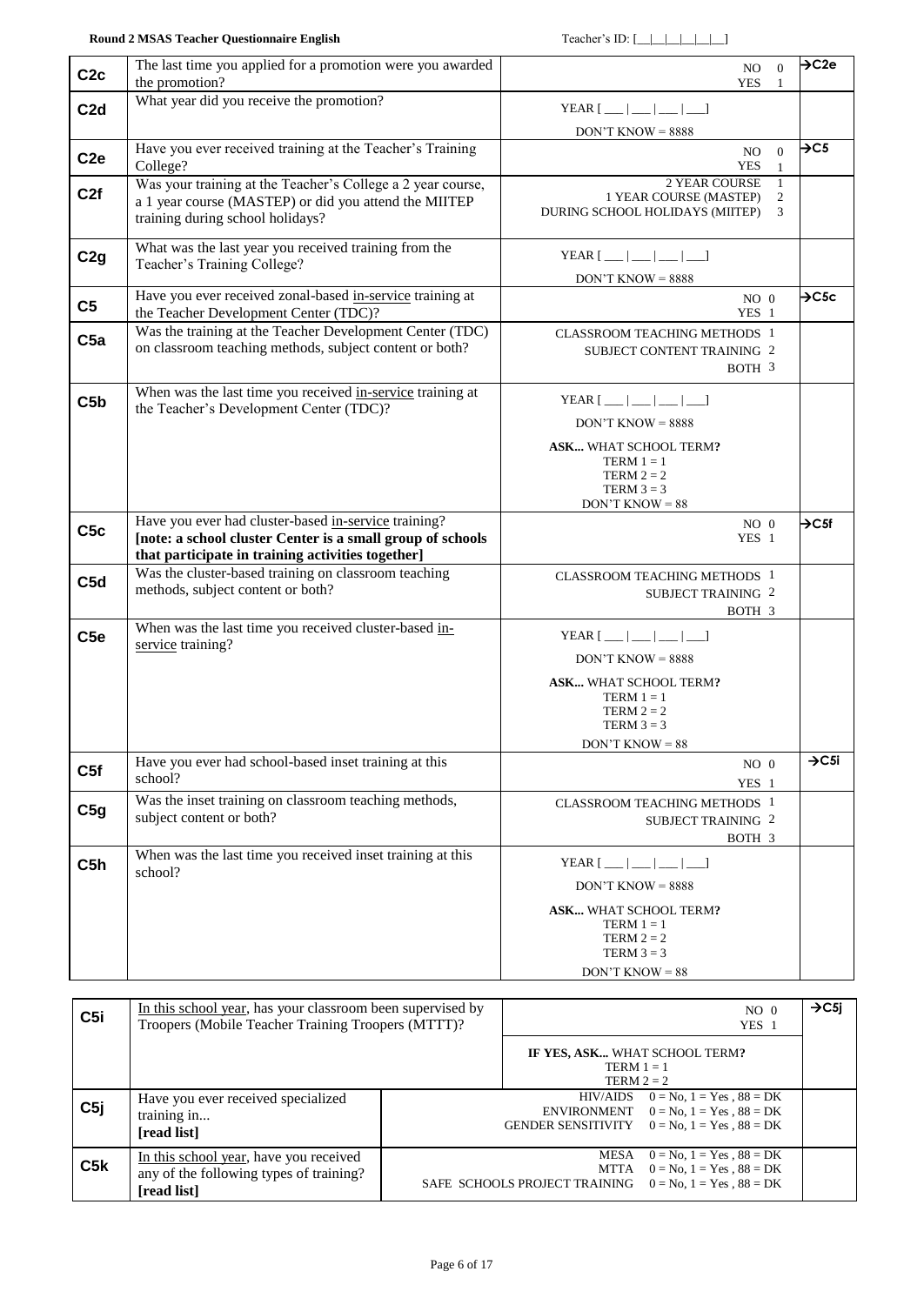|                 |                                                                                                                                                                          |                                                                              |  |                          |                                                                                                                                                 |                                                                          | ASK "ANY OTHER TYPE OF TRAINING?"   |                                                                                  |                                                         |                   |
|-----------------|--------------------------------------------------------------------------------------------------------------------------------------------------------------------------|------------------------------------------------------------------------------|--|--------------------------|-------------------------------------------------------------------------------------------------------------------------------------------------|--------------------------------------------------------------------------|-------------------------------------|----------------------------------------------------------------------------------|---------------------------------------------------------|-------------------|
|                 |                                                                                                                                                                          |                                                                              |  |                          |                                                                                                                                                 |                                                                          |                                     |                                                                                  |                                                         |                   |
| C <sub>11</sub> | What type of employment do you have?<br>[read list]                                                                                                                      |                                                                              |  |                          |                                                                                                                                                 | <b>OTHER</b>                                                             | VOLUNTEER, LOCAL COMMUNITY 3        | MONTH TO MONTH 2<br>VOLUNTEER, INTERNATIONAL 4                                   | PERMANENT 1<br>5                                        |                   |
| C12             | Not including this school year, how many years have you<br>been teaching at this primary school?<br>[Code as 0 if first year at this primary school]                     |                                                                              |  |                          |                                                                                                                                                 |                                                                          |                                     | YEARS $\lceil \cdot \rceil$                                                      |                                                         |                   |
| C12aa           | [Check: if C12 is less than one, askElse $\rightarrow$ C12a]<br>What is the name of the school where you were teaching<br>last year?                                     |                                                                              |  |                          |                                                                                                                                                 |                                                                          | IF NOT TEACHING LAST YEAR, CIRLCE 1 |                                                                                  |                                                         |                   |
| C12a            | Not including this school year, how many years have you<br>been teaching?<br>[Code as 0 if first year of teaching]                                                       |                                                                              |  |                          |                                                                                                                                                 | YEARS $[\_]\_$                                                           |                                     |                                                                                  |                                                         |                   |
| C <sub>13</sub> |                                                                                                                                                                          |                                                                              |  |                          |                                                                                                                                                 |                                                                          |                                     |                                                                                  |                                                         |                   |
| C <sub>14</sub> | During this school term, what standard(s) are you assigned<br>to teach?                                                                                                  |                                                                              |  |                          |                                                                                                                                                 |                                                                          |                                     | <b>STANDARD</b><br><b>STANDARD</b><br><b>STANDARD</b><br><b>STANDARD</b>         |                                                         |                   |
| C <sub>15</sub> | In the last week, did you teach any standards that you are<br>not assigned to teach?                                                                                     |                                                                              |  |                          |                                                                                                                                                 | $NO$ $0$<br>YES <sub>1</sub>                                             |                                     |                                                                                  | $\rightarrow$ C17                                       |                   |
| C <sub>16</sub> | Which additional standards did you teach?                                                                                                                                |                                                                              |  |                          |                                                                                                                                                 | <b>STANDARD</b><br><b>STANDARD</b><br><b>STANDARD</b><br><b>STANDARD</b> |                                     |                                                                                  |                                                         |                   |
|                 |                                                                                                                                                                          |                                                                              |  |                          |                                                                                                                                                 |                                                                          | a.<br><b>Assigned</b>               | b.<br>Has<br><b>Guides</b><br><b>Available</b>                                   | c.<br>Has books<br>for all<br>students                  |                   |
| C17             | $a$ . This school term, what $subject(s)$<br>are you assigned to teach?<br>[Do not read: record all options<br>mentioned]<br><b>b.</b> Do you have the teacher guide for | A<br>B<br>$\mathbf C$<br>$\mathbf D$<br>E<br>$\mathbf F$<br>$\mathsf G$<br>Η |  | <b>ENGLISH</b>           | AGRICULTURE.<br><b>CHICHEWA</b><br><b>CREATIVE ARTS</b><br><b>GENERAL STUDIES</b><br><b>HOME ECONOMICS</b><br>LIFE SKILLS<br><b>MATHEMATICS</b> |                                                                          |                                     |                                                                                  |                                                         |                   |
|                 | [subject?]?<br>c. Do you have books in [subject]<br>for all of your students?                                                                                            | Ι<br>J<br>K<br>L<br>M<br>N                                                   |  | <b>MUSIC</b>             | NEEDLE CRAFT<br>PHYSICAL EDUCATION<br><b>RELIGIOUS EDUCATION</b><br><b>SCIENCE AND HEALTH</b><br>SOCIAL STUDIES.                                |                                                                          |                                     |                                                                                  | $\frac{[1]}{[1]}$                                       |                   |
| C18             | What languages do you speak when<br>teaching?<br>[Do not read: record all options<br>mentioned]                                                                          |                                                                              |  | A<br>B<br>${\bf C}$<br>D | <b>ENGLISH</b><br><b>CHICHEWA</b><br>YAO<br><b>OTHER</b>                                                                                        |                                                                          |                                     |                                                                                  |                                                         |                   |
| C <sub>19</sub> | During the third term of the previous academic year, did you<br>give extra lessons for pupils?                                                                           |                                                                              |  |                          |                                                                                                                                                 |                                                                          |                                     |                                                                                  | NO.<br>$\mathbf{0}$<br><b>YES</b><br>$\mathbf{1}$       |                   |
| C <sub>20</sub> | During this school year, have you given extra lessons for<br>pupils?                                                                                                     |                                                                              |  |                          |                                                                                                                                                 |                                                                          |                                     |                                                                                  | NO<br>$\boldsymbol{0}$<br>YES<br>1                      | $\rightarrow$ C27 |
| C <sub>21</sub> | When do you conduct these extra lessons, during school<br>hours, outside of school hours or both?                                                                        |                                                                              |  |                          |                                                                                                                                                 |                                                                          |                                     | DURING SCHOOL HOURS<br><b>OUTSIDE OF SCHOOL HOURS</b>                            | $\mathbf{1}$<br>2<br><b>BOTH</b><br>3                   |                   |
| C <sub>22</sub> | Where did you conduct these extra lessons?<br>[Do not read: record all options mentioned]                                                                                |                                                                              |  |                          |                                                                                                                                                 |                                                                          |                                     |                                                                                  | IN SCHOOL<br><b>OWN HOME</b><br><b>ELSEWHERE</b><br>- 1 |                   |
| C <sub>23</sub> | Are these lessons for individual pupils, for groups of pupils, or<br>for both?                                                                                           |                                                                              |  |                          |                                                                                                                                                 |                                                                          |                                     | <b>INDIVIDUAL PUPILS</b><br><b>GROUPS OF PUPILS</b><br>BOTH INDIVIDUAL AND GROUP | $\overline{2}$<br>3                                     |                   |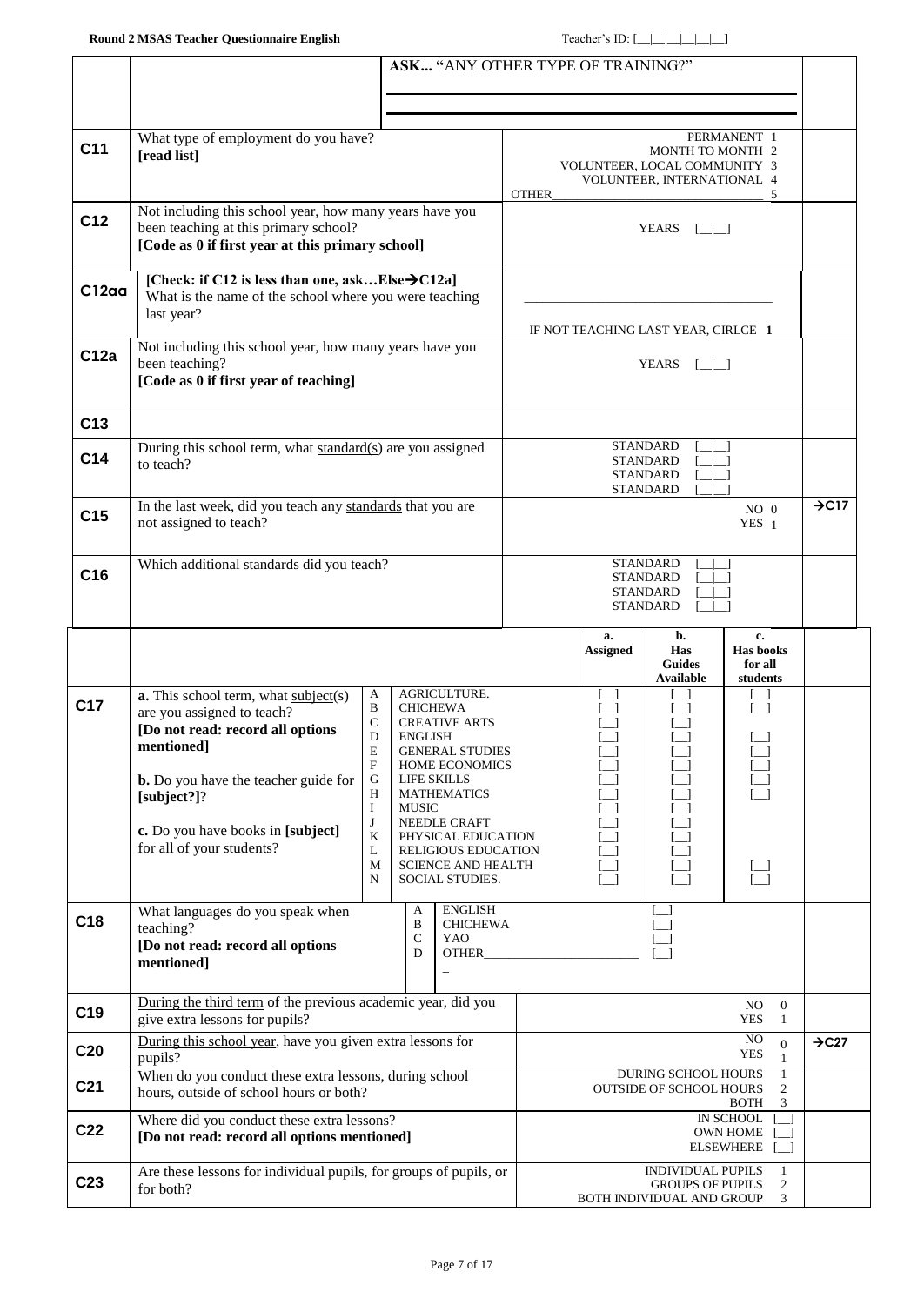| C <sub>25</sub><br><b>MORE THAN</b><br>2<br>number of hours you do this?<br>3<br>USUAL.<br>DON'T KNOW<br>88<br>C27_Script: "It is often hard to support one's family and secure basic needs with one job. Some people do extra<br>work to earn money or other compensation.'<br>Do you do any other work besides teaching for which you earn<br>$NO$ 0<br>$\rightarrow$ C31<br>C <sub>27</sub><br>kwacha or in-kind pay? I am thinking of things like working in a<br><b>YES</b><br>-1<br>family farm/business, or working in a shop.<br>What other type of work do you currently do?<br>A<br><b>SUBSISTENCE FARMING</b><br>C28<br>B<br><b>COMMERCIAL FARMING</b><br>C<br>$\Box$<br>SALARIED EMPLOYMENT<br>[Do not read: record all options mentioned]<br>D<br>SALES/VENDOR<br>E<br>TEMP: KWACHA/GANYU<br>F<br>SKILLED ARTISAN<br>G<br>MARKET VENDOR/SELLER<br>Н<br><b>DOMESTIC WORK</b><br>I<br><b>OTHER</b><br>In the last school day, how many hours did you spend doing this<br>if zero<br>$HOURS$ $\Box$<br>C <sub>29</sub><br>$\rightarrow$ C31<br>work?<br>Is this number of hours less than, more than or the usual number of<br><b>LESS THAN</b><br>1<br>C30<br>hours you usually do this?<br><b>MORE THAN</b><br>$\overline{c}$<br>USUAL.<br>3<br><b>C31_Script:</b> "Now I am going to ask you about the challenges this school and you face."<br>NO PROBLEMS/NO OTHER PROBLEMS<br>a. What is the main difficulty THIS SCHOOL faces in teaching<br>A<br>C <sub>31</sub><br>B<br>LACK OF TEACHING MATERIALS<br>its pupils?<br>${\bf C}$<br>POOR FACILITIES<br>[ENTER "1" FOR MAIN DIFFICULTY: ASK]<br>D<br>UNDISCIPLINED PUPILS<br>E<br><b>CLASS SIZE TOO LARGE</b><br><b>b.</b> What is the next important difficulty<br>F<br>LOW PAY.<br>[ENTER "2" FOR NEXT MAIN DIFFICULTY: ASK]<br>G<br>DELAYED PAY.<br>H<br>TRAVEL/DISTANCE TO SCHOOL.<br>Ι<br>NO PROMOTION OPPORTUNITY<br>c. Any others?<br>J<br><b>LACK OF HOUSING</b><br>[ENTER "3" FOR NEXT MAIN DIFFICULTY]<br>K<br><b>TEACHER ABSENCE</b><br>L<br><b>OTHER</b><br>M<br>N<br><b>OTHER</b><br><b>OTHER</b><br>a. What is the main difficulty YOU face as a teacher?<br>A<br>NO PROBLEMS/NO OTHER PROBLEMS<br>C32<br>B<br>LACK OF TEACHING MATERIALS<br>[ENTER "1" FOR MAIN DIFFICULTY: ASK]<br>C<br>POOR FACILITIES<br>D<br>UNDISCIPLINED PUPILS<br><b>b.</b> What is the next important difficulty<br>E<br><b>CLASS SIZE TOO LARGE</b><br>[ENTER "2" FOR NEXT MAIN DIFFICULTY: ASK]<br>F<br>LOW PAY. [<br>$\mathbf G$<br>DELAYED PAY. [<br>H<br>TRAVEL/DISTANCE TO SCHOOL.<br>c. Any others?<br>I<br>NO PROMOTION OPPORTUNITY<br>[ENTER "3" FOR NEXT MAIN DIFFICULTY]<br>J<br>LACK OF HOUSING<br>K<br><b>TEACHER ABSENCE</b><br>L<br>M<br>N | C <sub>24</sub> | In the last week, how much time did you spend giving extra<br>lessons?<br>Is this number of hours less than, more than or the usual | HOURS $[\_]\_$<br>MINUTES [_ _]<br>[if 0 enter 0 in both hours and minutes]<br><b>LESS THAN</b><br>1 | if zero<br>$\rightarrow$ C27 |
|------------------------------------------------------------------------------------------------------------------------------------------------------------------------------------------------------------------------------------------------------------------------------------------------------------------------------------------------------------------------------------------------------------------------------------------------------------------------------------------------------------------------------------------------------------------------------------------------------------------------------------------------------------------------------------------------------------------------------------------------------------------------------------------------------------------------------------------------------------------------------------------------------------------------------------------------------------------------------------------------------------------------------------------------------------------------------------------------------------------------------------------------------------------------------------------------------------------------------------------------------------------------------------------------------------------------------------------------------------------------------------------------------------------------------------------------------------------------------------------------------------------------------------------------------------------------------------------------------------------------------------------------------------------------------------------------------------------------------------------------------------------------------------------------------------------------------------------------------------------------------------------------------------------------------------------------------------------------------------------------------------------------------------------------------------------------------------------------------------------------------------------------------------------------------------------------------------------------------------------------------------------------------------------------------------------------------------------------------------------------------------------------------------------------------------------------------------------------------------------------------------------------------------------------------------------------------------------------------------------------------------------------------------------------------------------------------------------|-----------------|-------------------------------------------------------------------------------------------------------------------------------------|------------------------------------------------------------------------------------------------------|------------------------------|
|                                                                                                                                                                                                                                                                                                                                                                                                                                                                                                                                                                                                                                                                                                                                                                                                                                                                                                                                                                                                                                                                                                                                                                                                                                                                                                                                                                                                                                                                                                                                                                                                                                                                                                                                                                                                                                                                                                                                                                                                                                                                                                                                                                                                                                                                                                                                                                                                                                                                                                                                                                                                                                                                                                                  |                 |                                                                                                                                     |                                                                                                      |                              |
|                                                                                                                                                                                                                                                                                                                                                                                                                                                                                                                                                                                                                                                                                                                                                                                                                                                                                                                                                                                                                                                                                                                                                                                                                                                                                                                                                                                                                                                                                                                                                                                                                                                                                                                                                                                                                                                                                                                                                                                                                                                                                                                                                                                                                                                                                                                                                                                                                                                                                                                                                                                                                                                                                                                  |                 |                                                                                                                                     |                                                                                                      |                              |
|                                                                                                                                                                                                                                                                                                                                                                                                                                                                                                                                                                                                                                                                                                                                                                                                                                                                                                                                                                                                                                                                                                                                                                                                                                                                                                                                                                                                                                                                                                                                                                                                                                                                                                                                                                                                                                                                                                                                                                                                                                                                                                                                                                                                                                                                                                                                                                                                                                                                                                                                                                                                                                                                                                                  |                 |                                                                                                                                     |                                                                                                      |                              |
|                                                                                                                                                                                                                                                                                                                                                                                                                                                                                                                                                                                                                                                                                                                                                                                                                                                                                                                                                                                                                                                                                                                                                                                                                                                                                                                                                                                                                                                                                                                                                                                                                                                                                                                                                                                                                                                                                                                                                                                                                                                                                                                                                                                                                                                                                                                                                                                                                                                                                                                                                                                                                                                                                                                  |                 |                                                                                                                                     |                                                                                                      |                              |
|                                                                                                                                                                                                                                                                                                                                                                                                                                                                                                                                                                                                                                                                                                                                                                                                                                                                                                                                                                                                                                                                                                                                                                                                                                                                                                                                                                                                                                                                                                                                                                                                                                                                                                                                                                                                                                                                                                                                                                                                                                                                                                                                                                                                                                                                                                                                                                                                                                                                                                                                                                                                                                                                                                                  |                 |                                                                                                                                     |                                                                                                      |                              |
|                                                                                                                                                                                                                                                                                                                                                                                                                                                                                                                                                                                                                                                                                                                                                                                                                                                                                                                                                                                                                                                                                                                                                                                                                                                                                                                                                                                                                                                                                                                                                                                                                                                                                                                                                                                                                                                                                                                                                                                                                                                                                                                                                                                                                                                                                                                                                                                                                                                                                                                                                                                                                                                                                                                  |                 |                                                                                                                                     |                                                                                                      |                              |
|                                                                                                                                                                                                                                                                                                                                                                                                                                                                                                                                                                                                                                                                                                                                                                                                                                                                                                                                                                                                                                                                                                                                                                                                                                                                                                                                                                                                                                                                                                                                                                                                                                                                                                                                                                                                                                                                                                                                                                                                                                                                                                                                                                                                                                                                                                                                                                                                                                                                                                                                                                                                                                                                                                                  |                 |                                                                                                                                     |                                                                                                      |                              |
|                                                                                                                                                                                                                                                                                                                                                                                                                                                                                                                                                                                                                                                                                                                                                                                                                                                                                                                                                                                                                                                                                                                                                                                                                                                                                                                                                                                                                                                                                                                                                                                                                                                                                                                                                                                                                                                                                                                                                                                                                                                                                                                                                                                                                                                                                                                                                                                                                                                                                                                                                                                                                                                                                                                  |                 |                                                                                                                                     |                                                                                                      |                              |
|                                                                                                                                                                                                                                                                                                                                                                                                                                                                                                                                                                                                                                                                                                                                                                                                                                                                                                                                                                                                                                                                                                                                                                                                                                                                                                                                                                                                                                                                                                                                                                                                                                                                                                                                                                                                                                                                                                                                                                                                                                                                                                                                                                                                                                                                                                                                                                                                                                                                                                                                                                                                                                                                                                                  |                 |                                                                                                                                     |                                                                                                      |                              |
|                                                                                                                                                                                                                                                                                                                                                                                                                                                                                                                                                                                                                                                                                                                                                                                                                                                                                                                                                                                                                                                                                                                                                                                                                                                                                                                                                                                                                                                                                                                                                                                                                                                                                                                                                                                                                                                                                                                                                                                                                                                                                                                                                                                                                                                                                                                                                                                                                                                                                                                                                                                                                                                                                                                  |                 |                                                                                                                                     |                                                                                                      |                              |
|                                                                                                                                                                                                                                                                                                                                                                                                                                                                                                                                                                                                                                                                                                                                                                                                                                                                                                                                                                                                                                                                                                                                                                                                                                                                                                                                                                                                                                                                                                                                                                                                                                                                                                                                                                                                                                                                                                                                                                                                                                                                                                                                                                                                                                                                                                                                                                                                                                                                                                                                                                                                                                                                                                                  |                 |                                                                                                                                     |                                                                                                      |                              |
|                                                                                                                                                                                                                                                                                                                                                                                                                                                                                                                                                                                                                                                                                                                                                                                                                                                                                                                                                                                                                                                                                                                                                                                                                                                                                                                                                                                                                                                                                                                                                                                                                                                                                                                                                                                                                                                                                                                                                                                                                                                                                                                                                                                                                                                                                                                                                                                                                                                                                                                                                                                                                                                                                                                  |                 |                                                                                                                                     |                                                                                                      |                              |
|                                                                                                                                                                                                                                                                                                                                                                                                                                                                                                                                                                                                                                                                                                                                                                                                                                                                                                                                                                                                                                                                                                                                                                                                                                                                                                                                                                                                                                                                                                                                                                                                                                                                                                                                                                                                                                                                                                                                                                                                                                                                                                                                                                                                                                                                                                                                                                                                                                                                                                                                                                                                                                                                                                                  |                 |                                                                                                                                     |                                                                                                      |                              |
|                                                                                                                                                                                                                                                                                                                                                                                                                                                                                                                                                                                                                                                                                                                                                                                                                                                                                                                                                                                                                                                                                                                                                                                                                                                                                                                                                                                                                                                                                                                                                                                                                                                                                                                                                                                                                                                                                                                                                                                                                                                                                                                                                                                                                                                                                                                                                                                                                                                                                                                                                                                                                                                                                                                  |                 |                                                                                                                                     |                                                                                                      |                              |
|                                                                                                                                                                                                                                                                                                                                                                                                                                                                                                                                                                                                                                                                                                                                                                                                                                                                                                                                                                                                                                                                                                                                                                                                                                                                                                                                                                                                                                                                                                                                                                                                                                                                                                                                                                                                                                                                                                                                                                                                                                                                                                                                                                                                                                                                                                                                                                                                                                                                                                                                                                                                                                                                                                                  |                 |                                                                                                                                     |                                                                                                      |                              |
|                                                                                                                                                                                                                                                                                                                                                                                                                                                                                                                                                                                                                                                                                                                                                                                                                                                                                                                                                                                                                                                                                                                                                                                                                                                                                                                                                                                                                                                                                                                                                                                                                                                                                                                                                                                                                                                                                                                                                                                                                                                                                                                                                                                                                                                                                                                                                                                                                                                                                                                                                                                                                                                                                                                  |                 |                                                                                                                                     |                                                                                                      |                              |
|                                                                                                                                                                                                                                                                                                                                                                                                                                                                                                                                                                                                                                                                                                                                                                                                                                                                                                                                                                                                                                                                                                                                                                                                                                                                                                                                                                                                                                                                                                                                                                                                                                                                                                                                                                                                                                                                                                                                                                                                                                                                                                                                                                                                                                                                                                                                                                                                                                                                                                                                                                                                                                                                                                                  |                 |                                                                                                                                     |                                                                                                      |                              |
|                                                                                                                                                                                                                                                                                                                                                                                                                                                                                                                                                                                                                                                                                                                                                                                                                                                                                                                                                                                                                                                                                                                                                                                                                                                                                                                                                                                                                                                                                                                                                                                                                                                                                                                                                                                                                                                                                                                                                                                                                                                                                                                                                                                                                                                                                                                                                                                                                                                                                                                                                                                                                                                                                                                  |                 |                                                                                                                                     |                                                                                                      |                              |
|                                                                                                                                                                                                                                                                                                                                                                                                                                                                                                                                                                                                                                                                                                                                                                                                                                                                                                                                                                                                                                                                                                                                                                                                                                                                                                                                                                                                                                                                                                                                                                                                                                                                                                                                                                                                                                                                                                                                                                                                                                                                                                                                                                                                                                                                                                                                                                                                                                                                                                                                                                                                                                                                                                                  |                 |                                                                                                                                     |                                                                                                      |                              |
|                                                                                                                                                                                                                                                                                                                                                                                                                                                                                                                                                                                                                                                                                                                                                                                                                                                                                                                                                                                                                                                                                                                                                                                                                                                                                                                                                                                                                                                                                                                                                                                                                                                                                                                                                                                                                                                                                                                                                                                                                                                                                                                                                                                                                                                                                                                                                                                                                                                                                                                                                                                                                                                                                                                  |                 |                                                                                                                                     |                                                                                                      |                              |
|                                                                                                                                                                                                                                                                                                                                                                                                                                                                                                                                                                                                                                                                                                                                                                                                                                                                                                                                                                                                                                                                                                                                                                                                                                                                                                                                                                                                                                                                                                                                                                                                                                                                                                                                                                                                                                                                                                                                                                                                                                                                                                                                                                                                                                                                                                                                                                                                                                                                                                                                                                                                                                                                                                                  |                 |                                                                                                                                     |                                                                                                      |                              |
|                                                                                                                                                                                                                                                                                                                                                                                                                                                                                                                                                                                                                                                                                                                                                                                                                                                                                                                                                                                                                                                                                                                                                                                                                                                                                                                                                                                                                                                                                                                                                                                                                                                                                                                                                                                                                                                                                                                                                                                                                                                                                                                                                                                                                                                                                                                                                                                                                                                                                                                                                                                                                                                                                                                  |                 |                                                                                                                                     |                                                                                                      |                              |
|                                                                                                                                                                                                                                                                                                                                                                                                                                                                                                                                                                                                                                                                                                                                                                                                                                                                                                                                                                                                                                                                                                                                                                                                                                                                                                                                                                                                                                                                                                                                                                                                                                                                                                                                                                                                                                                                                                                                                                                                                                                                                                                                                                                                                                                                                                                                                                                                                                                                                                                                                                                                                                                                                                                  |                 |                                                                                                                                     |                                                                                                      |                              |
|                                                                                                                                                                                                                                                                                                                                                                                                                                                                                                                                                                                                                                                                                                                                                                                                                                                                                                                                                                                                                                                                                                                                                                                                                                                                                                                                                                                                                                                                                                                                                                                                                                                                                                                                                                                                                                                                                                                                                                                                                                                                                                                                                                                                                                                                                                                                                                                                                                                                                                                                                                                                                                                                                                                  |                 |                                                                                                                                     |                                                                                                      |                              |
|                                                                                                                                                                                                                                                                                                                                                                                                                                                                                                                                                                                                                                                                                                                                                                                                                                                                                                                                                                                                                                                                                                                                                                                                                                                                                                                                                                                                                                                                                                                                                                                                                                                                                                                                                                                                                                                                                                                                                                                                                                                                                                                                                                                                                                                                                                                                                                                                                                                                                                                                                                                                                                                                                                                  |                 |                                                                                                                                     |                                                                                                      |                              |
|                                                                                                                                                                                                                                                                                                                                                                                                                                                                                                                                                                                                                                                                                                                                                                                                                                                                                                                                                                                                                                                                                                                                                                                                                                                                                                                                                                                                                                                                                                                                                                                                                                                                                                                                                                                                                                                                                                                                                                                                                                                                                                                                                                                                                                                                                                                                                                                                                                                                                                                                                                                                                                                                                                                  |                 |                                                                                                                                     |                                                                                                      |                              |
|                                                                                                                                                                                                                                                                                                                                                                                                                                                                                                                                                                                                                                                                                                                                                                                                                                                                                                                                                                                                                                                                                                                                                                                                                                                                                                                                                                                                                                                                                                                                                                                                                                                                                                                                                                                                                                                                                                                                                                                                                                                                                                                                                                                                                                                                                                                                                                                                                                                                                                                                                                                                                                                                                                                  |                 |                                                                                                                                     |                                                                                                      |                              |
|                                                                                                                                                                                                                                                                                                                                                                                                                                                                                                                                                                                                                                                                                                                                                                                                                                                                                                                                                                                                                                                                                                                                                                                                                                                                                                                                                                                                                                                                                                                                                                                                                                                                                                                                                                                                                                                                                                                                                                                                                                                                                                                                                                                                                                                                                                                                                                                                                                                                                                                                                                                                                                                                                                                  |                 |                                                                                                                                     |                                                                                                      |                              |
|                                                                                                                                                                                                                                                                                                                                                                                                                                                                                                                                                                                                                                                                                                                                                                                                                                                                                                                                                                                                                                                                                                                                                                                                                                                                                                                                                                                                                                                                                                                                                                                                                                                                                                                                                                                                                                                                                                                                                                                                                                                                                                                                                                                                                                                                                                                                                                                                                                                                                                                                                                                                                                                                                                                  |                 |                                                                                                                                     |                                                                                                      |                              |
|                                                                                                                                                                                                                                                                                                                                                                                                                                                                                                                                                                                                                                                                                                                                                                                                                                                                                                                                                                                                                                                                                                                                                                                                                                                                                                                                                                                                                                                                                                                                                                                                                                                                                                                                                                                                                                                                                                                                                                                                                                                                                                                                                                                                                                                                                                                                                                                                                                                                                                                                                                                                                                                                                                                  |                 |                                                                                                                                     |                                                                                                      |                              |
|                                                                                                                                                                                                                                                                                                                                                                                                                                                                                                                                                                                                                                                                                                                                                                                                                                                                                                                                                                                                                                                                                                                                                                                                                                                                                                                                                                                                                                                                                                                                                                                                                                                                                                                                                                                                                                                                                                                                                                                                                                                                                                                                                                                                                                                                                                                                                                                                                                                                                                                                                                                                                                                                                                                  |                 |                                                                                                                                     |                                                                                                      |                              |
|                                                                                                                                                                                                                                                                                                                                                                                                                                                                                                                                                                                                                                                                                                                                                                                                                                                                                                                                                                                                                                                                                                                                                                                                                                                                                                                                                                                                                                                                                                                                                                                                                                                                                                                                                                                                                                                                                                                                                                                                                                                                                                                                                                                                                                                                                                                                                                                                                                                                                                                                                                                                                                                                                                                  |                 |                                                                                                                                     |                                                                                                      |                              |
|                                                                                                                                                                                                                                                                                                                                                                                                                                                                                                                                                                                                                                                                                                                                                                                                                                                                                                                                                                                                                                                                                                                                                                                                                                                                                                                                                                                                                                                                                                                                                                                                                                                                                                                                                                                                                                                                                                                                                                                                                                                                                                                                                                                                                                                                                                                                                                                                                                                                                                                                                                                                                                                                                                                  |                 |                                                                                                                                     |                                                                                                      |                              |
|                                                                                                                                                                                                                                                                                                                                                                                                                                                                                                                                                                                                                                                                                                                                                                                                                                                                                                                                                                                                                                                                                                                                                                                                                                                                                                                                                                                                                                                                                                                                                                                                                                                                                                                                                                                                                                                                                                                                                                                                                                                                                                                                                                                                                                                                                                                                                                                                                                                                                                                                                                                                                                                                                                                  |                 |                                                                                                                                     |                                                                                                      |                              |

### **SECTION D: ASSIGNMENT OF C[HORES](../../../../../../../../../../bmiller/Local%20Settings/Temporary%20Internet%20Files/OLK7/SQS_TeachQuest_Comments.doc#chores)**

|    | <i>pupils.</i> " | <b>D1 Script:</b> "Now I would like to ask about work or other responsibilities that you may assign or use to discipline |    |     |             |
|----|------------------|--------------------------------------------------------------------------------------------------------------------------|----|-----|-------------|
| NO | <b>OUESTION</b>  | <b>RESPONSE</b>                                                                                                          | NO | YES | <b>SKIP</b> |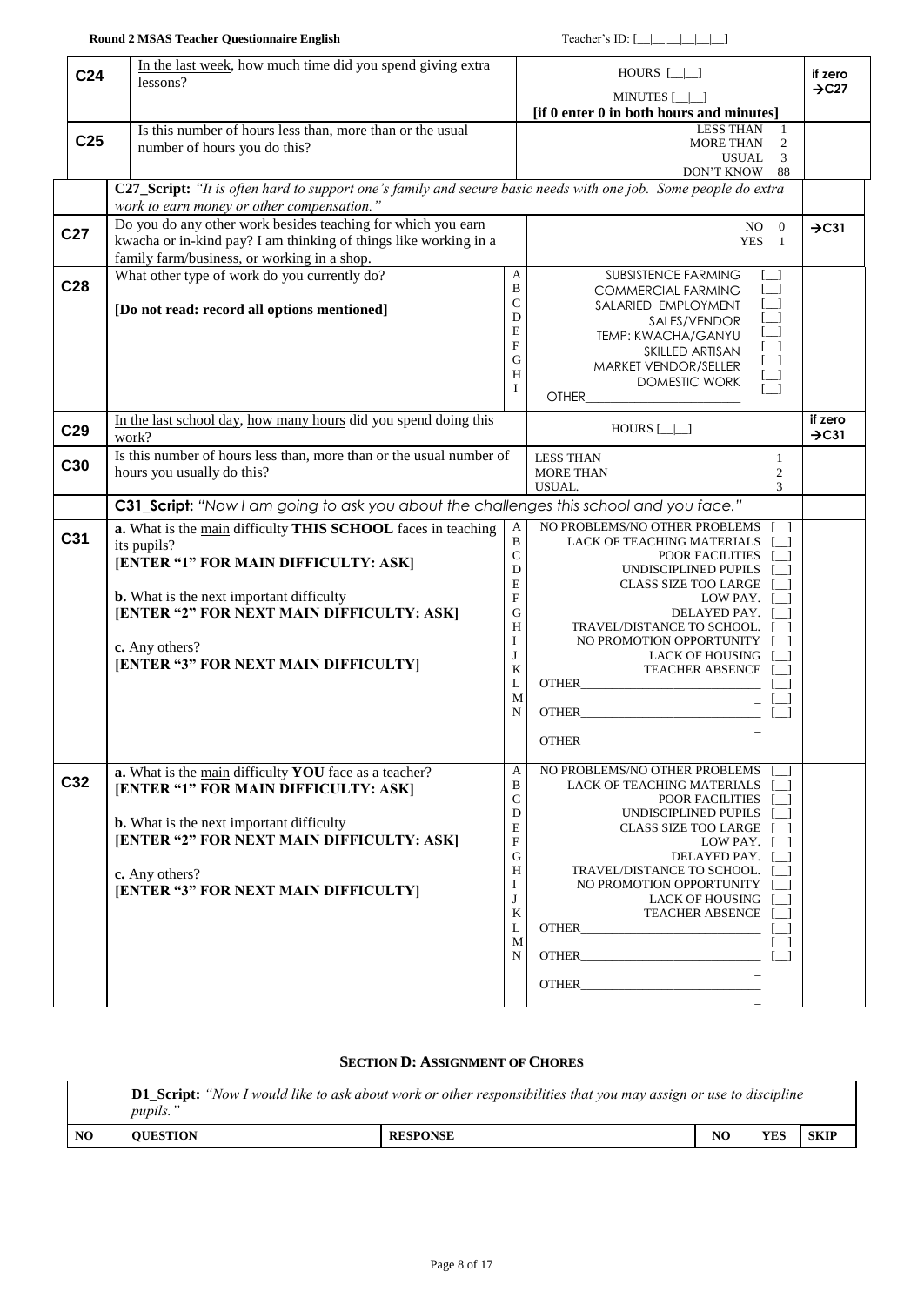<span id="page-8-0"></span>

| D <sub>1</sub> |                    | Sometimes pupils help out or are                                            |                           |                                                        |                                  |                                                       |                                 |                             |  |
|----------------|--------------------|-----------------------------------------------------------------------------|---------------------------|--------------------------------------------------------|----------------------------------|-------------------------------------------------------|---------------------------------|-----------------------------|--|
|                |                    | required to work at school.                                                 |                           | Work at school                                         |                                  |                                                       |                                 |                             |  |
|                |                    |                                                                             | A                         | Sweeping the school ground                             |                                  |                                                       | 0<br>$\overline{0}$             | 1                           |  |
|                |                    | Have you assigned pupils the following                                      | $\bf{B}$<br>$\mathcal{C}$ | Cleaning classrooms                                    |                                  |                                                       | $\overline{0}$                  | $\mathbf{1}$                |  |
|                |                    | chores or work at school in the past                                        | D                         | Cleaning bathrooms/latrines<br>Cleaning the blackboard |                                  |                                                       | $\overline{0}$                  | 1<br>1                      |  |
|                |                    | week? Have you assigned.                                                    | $\mathbf E$               | Fetching water                                         |                                  |                                                       | $\overline{0}$                  | 1                           |  |
|                |                    |                                                                             | $\boldsymbol{\mathrm{F}}$ |                                                        |                                  | Gardening or farming fields for school                | $\overline{0}$                  | 1                           |  |
|                |                    | [Read list A-I individually and circle                                      | G                         |                                                        |                                  | Tutoring/helping other pupils                         | $\boldsymbol{0}$                | 1                           |  |
|                | each response]     |                                                                             | H                         |                                                        |                                  | Digging latrines, tree stumps, slashing, etc.         | $\mathbf{0}$                    | $\mathbf{1}$                |  |
|                |                    |                                                                             | Ι                         |                                                        |                                  | Any Other                                             | $\boldsymbol{0}$                | 1                           |  |
|                |                    |                                                                             |                           |                                                        |                                  |                                                       |                                 |                             |  |
|                |                    |                                                                             |                           |                                                        |                                  |                                                       |                                 |                             |  |
|                |                    |                                                                             |                           |                                                        |                                  |                                                       | D7                              |                             |  |
|                | D <sub>3</sub>     | D4                                                                          |                           | D <sub>5</sub>                                         |                                  | D <sub>6</sub>                                        |                                 |                             |  |
|                | List Each          | Did you assign this                                                         |                           | When you assigned this                                 |                                  | When you assigned this                                | When you assign this            |                             |  |
|                | Chore in           | mostly to boys, girls,                                                      |                           | to girls, was it usually a                             |                                  | to boys, was it usually a                             | chore, when does the            |                             |  |
|                | D1 & 0             | or equally to both                                                          |                           | chore, punishment, or                                  |                                  | chore, punishment, or                                 | pupil usually do it?            |                             |  |
|                | [ $max 8$ ]        |                                                                             |                           | both                                                   |                                  | both                                                  |                                 |                             |  |
|                |                    | <b>Mostly Boys</b><br>$\mathbf{1}$                                          |                           | chore                                                  | $\mathbf{1}$                     | chore<br>1                                            | Before school                   | $\mathbf{1}$                |  |
|                |                    | $\boldsymbol{2}$<br><b>Mostly Girls</b>                                     |                           | punishment                                             | $\boldsymbol{2}$                 | $\overline{c}$<br>punishment                          | During classes                  | $\overline{\mathbf{c}}$     |  |
|                | letter             | 3<br>Equally to both                                                        |                           | both                                                   | 3                                | 3<br>both                                             | After school                    | 3                           |  |
|                |                    |                                                                             |                           | not assigned girls                                     | $\overline{4}$                   | not assigned boys<br>4                                | On weekends                     | $\overline{4}$              |  |
|                |                    |                                                                             |                           |                                                        |                                  |                                                       | Breaktime                       | 5                           |  |
|                |                    | <b>Mostly Boys</b><br>$\mathbf{1}$                                          |                           | chore                                                  | $\mathbf{1}$                     | chore<br>$\mathbf{1}$                                 | Before school                   | $\mathbf{1}$                |  |
|                | اــــــا           | $\sqrt{2}$<br><b>Mostly Girls</b>                                           |                           | punishment                                             | $\sqrt{2}$                       | $\sqrt{2}$<br>punishment                              | During classes                  | $\sqrt{2}$                  |  |
|                | letter             | 3<br>Equally to both                                                        |                           | both                                                   | 3                                | 3<br>both                                             | After school                    | $\mathfrak{Z}$              |  |
|                |                    |                                                                             |                           | not assigned girls                                     | $\overline{4}$                   | not assigned boys<br>4                                | On weekends                     | $\overline{4}$              |  |
|                |                    |                                                                             |                           |                                                        |                                  |                                                       | <b>Breaktime</b>                | 5                           |  |
|                |                    | <b>Mostly Boys</b><br>$\mathbf{1}$                                          |                           | chore                                                  | $\mathbf{1}$                     | chore<br>$\mathbf{1}$                                 | Before school                   | $\mathbf{1}$                |  |
|                |                    | $\mathbf{2}$<br><b>Mostly Girls</b>                                         |                           | punishment                                             | $\overline{c}$                   | $\boldsymbol{2}$<br>punishment                        | During classes                  | $\boldsymbol{2}$            |  |
|                | letter             | 3<br>Equally to both                                                        |                           | both                                                   | $\mathfrak{Z}$                   | 3<br>both                                             | After school                    | $\mathfrak{Z}$              |  |
|                |                    |                                                                             |                           | not assigned girls                                     | 4                                | not assigned boys<br>4                                | On weekends                     | $\overline{4}$              |  |
|                |                    |                                                                             |                           |                                                        |                                  |                                                       | <b>Breaktime</b>                | $\sqrt{5}$                  |  |
|                |                    | <b>Mostly Boys</b><br>$\mathbf{1}$<br>$\mathbf{2}$<br><b>Mostly Girls</b>   |                           | chore<br>punishment                                    | $\mathbf{1}$<br>$\overline{c}$   | chore<br>$\mathbf{1}$<br>$\overline{c}$<br>punishment | Before school<br>During classes | $\,1\,$<br>$\sqrt{2}$       |  |
|                | letter             | 3<br>Equally to both                                                        |                           | both                                                   | 3                                | 3<br>both                                             | After school                    | 3                           |  |
|                |                    |                                                                             |                           | not assigned girls                                     | $\overline{4}$                   | not assigned boys<br>4                                | On weekends                     | $\overline{4}$              |  |
|                |                    |                                                                             |                           |                                                        |                                  |                                                       | <b>Breaktime</b>                | 5                           |  |
|                |                    | <b>Mostly Boys</b><br>$\mathbf{1}$                                          |                           | chore                                                  | 1                                | chore<br>$\mathbf{1}$                                 | Before school                   | $\mathbf{1}$                |  |
|                |                    | $\mathbf{2}$<br><b>Mostly Girls</b>                                         |                           | punishment                                             | $\mathbf{2}$                     | $\mathfrak{2}$<br>punishment                          | During classes                  | $\sqrt{2}$                  |  |
|                | letter             | 3<br>Equally to both                                                        |                           | both                                                   | 3                                | 3<br>both                                             | After school                    | 3                           |  |
|                |                    |                                                                             |                           | not assigned girls                                     | 4                                | not assigned boys<br>4                                | On weekends                     | $\overline{4}$              |  |
|                |                    |                                                                             |                           |                                                        |                                  |                                                       | <b>Breaktime</b>                | 5                           |  |
|                |                    | $\mathbf{1}$<br><b>Mostly Boys</b>                                          |                           | chore                                                  | 1                                | chore<br>$\mathbf{1}$                                 | Before school                   | $\mathbf{1}$                |  |
|                |                    | $\overline{\mathbf{c}}$<br><b>Mostly Girls</b>                              |                           | punishment                                             | $\boldsymbol{2}$                 | $\boldsymbol{2}$<br>punishment                        | During classes                  | $\sqrt{2}$                  |  |
|                | letter             | 3<br>Equally to both                                                        |                           | both                                                   | 3                                | 3<br>both                                             | After school                    | 3                           |  |
|                |                    |                                                                             |                           | not assigned girls                                     | $\overline{4}$                   | not assigned boys<br>4                                | On weekends                     | 4                           |  |
|                |                    |                                                                             |                           |                                                        |                                  |                                                       | <b>Breaktime</b>                | 5                           |  |
|                |                    | <b>Mostly Boys</b><br>$\mathbf{1}$<br>$\overline{c}$<br><b>Mostly Girls</b> |                           | chore<br>punishment                                    | $\mathbf{1}$<br>$\boldsymbol{2}$ | chore<br>$\mathbf{1}$<br>$\sqrt{2}$<br>punishment     | Before school<br>During classes | $\mathbf{1}$                |  |
|                | $[\_\_]$<br>letter | 3<br>Equally to both                                                        |                           | both                                                   | $\boldsymbol{\mathfrak{Z}}$      | $\ensuremath{\mathfrak{Z}}$<br>both                   | After school                    | $\overline{c}$<br>3         |  |
|                |                    |                                                                             |                           | not assigned girls                                     | $\overline{4}$                   | not assigned boys<br>4                                | On weekends                     | $\overline{4}$              |  |
|                |                    |                                                                             |                           |                                                        |                                  |                                                       | <b>Breaktime</b>                | 5                           |  |
|                |                    |                                                                             |                           | chore                                                  | $\mathbf{1}$                     | chore<br>$\mathbf{1}$                                 | Before school                   | $\mathbf{1}$                |  |
|                |                    | <b>Mostly Boys</b><br>$\mathbf{1}$                                          |                           | punishment                                             | $\sqrt{2}$                       | $\overline{c}$<br>punishment                          | During classes                  | $\overline{\mathbf{c}}$     |  |
|                | [___]              | <b>Mostly Girls</b><br>$\overline{c}$                                       |                           | both                                                   | $\mathfrak{Z}$                   | $\mathfrak{Z}$<br>both                                | After school                    | $\ensuremath{\mathfrak{Z}}$ |  |
|                | letter             | Equally to both<br>3                                                        |                           | not assigned girls                                     | $\overline{4}$                   | not assigned boys<br>4                                | On weekends                     | $\overline{4}$              |  |
|                |                    |                                                                             |                           |                                                        |                                  |                                                       | <b>Breaktime</b>                | $\sqrt{5}$                  |  |

### **SECTION E CLASSROOM PRACTICES AND EXPERIENCES**

|                | <b>E1 Script:</b> "Now we would like to ask some additional questions about your teaching experiences. For these<br>questions we will ask if your experience never occurs, rarely occurs, sometimes occurs, or often occurs." |                                                     |               |  |  |  |
|----------------|-------------------------------------------------------------------------------------------------------------------------------------------------------------------------------------------------------------------------------|-----------------------------------------------------|---------------|--|--|--|
| E <sub>1</sub> | How often do you encourage pupils to express<br>their opinions in class? Does this happen                                                                                                                                     | <b>NEVER</b><br><b>SOME DAYS</b><br><b>EVERYDAY</b> | $\Omega$<br>2 |  |  |  |
| E <sub>2</sub> | How often do you encourage your pupils to have<br>discussions in class?                                                                                                                                                       | <b>NEVER</b><br><b>SOME DAYS</b><br><b>EVERYDAY</b> | $\Omega$<br>2 |  |  |  |
| E <sub>3</sub> | How often do you encourage pupils to work<br>together on class assignments?                                                                                                                                                   | <b>NEVER</b><br><b>SOME DAYS</b><br><b>EVERYDAY</b> | $\Omega$<br>2 |  |  |  |
| E4             | How often do you work individually with pupils to<br>help them with their lessons or assignments?                                                                                                                             | <b>NEVER</b><br><b>SOME DAYS</b><br><b>EVERYDAY</b> | $\Omega$<br>2 |  |  |  |
| E5             | How often do you assign homework to your<br>pupils?                                                                                                                                                                           | <b>NEVER</b><br><b>SOME DAYS</b><br><b>EVERYDAY</b> | $\Omega$<br>2 |  |  |  |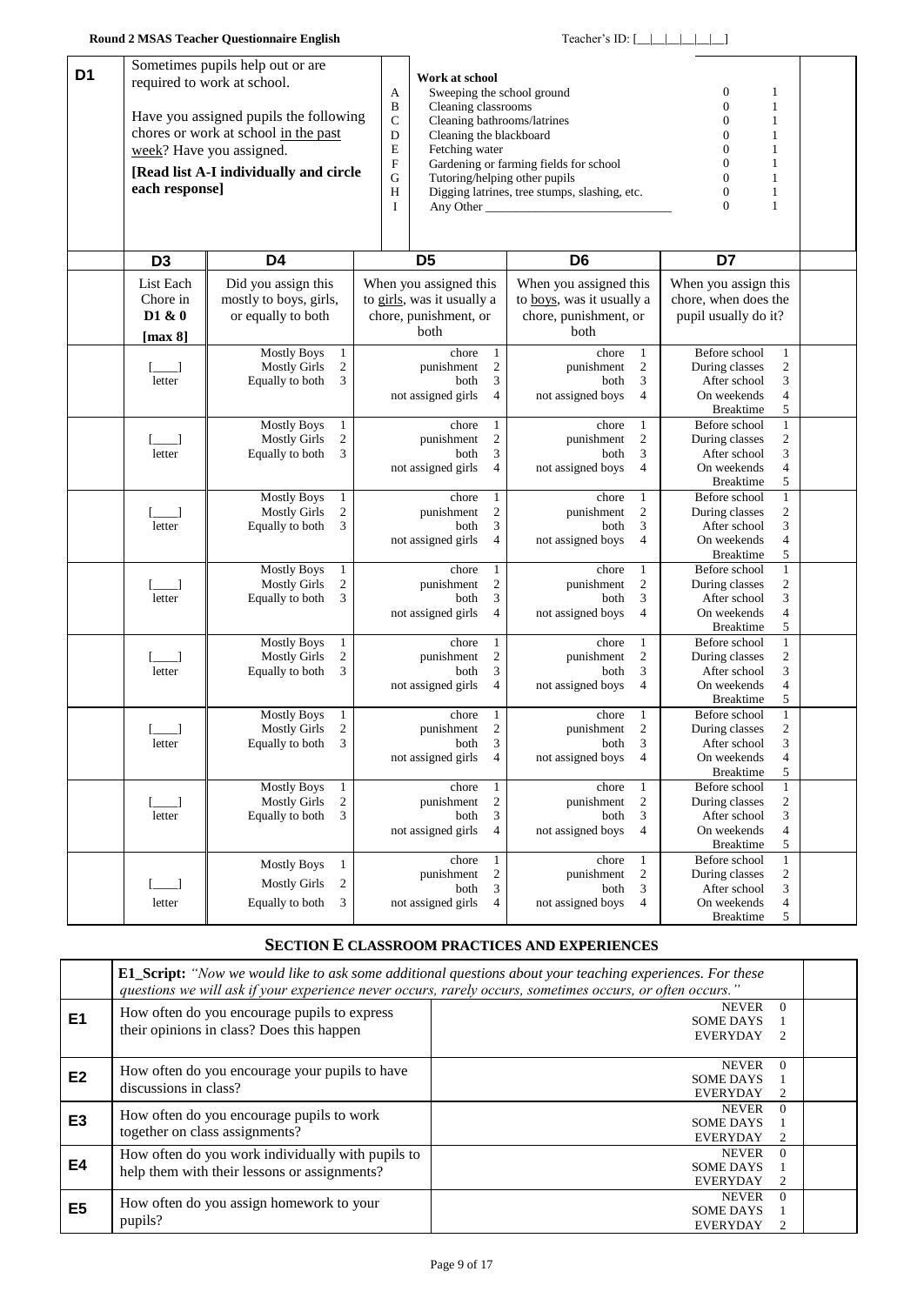| E6 | How often do you praise your pupils when they do<br>well in class?                                                                       | <b>NEVER</b><br><b>SOME DAYS</b><br><b>EVERYDAY</b> | $\Omega$<br>2 |  |
|----|------------------------------------------------------------------------------------------------------------------------------------------|-----------------------------------------------------|---------------|--|
| E7 | How often do you scold pupils when they do not<br>understand their lessons?                                                              | <b>NEVER</b><br><b>SOME DAYS</b><br><b>EVERYDAY</b> | $\Omega$<br>2 |  |
| E8 | If some of the class do not understand something,<br>how often does the teacher call on other pupils to<br>help explain it to the class? | <b>NEVER</b><br><b>SOME DAYS</b><br><b>EVERYDAY</b> | $\Omega$<br>2 |  |

# **FOR NON-HEAD TEACHERS ONLY**

TIME END **[\_\_|\_\_][\_\_|\_\_] (24 HOUR TIME)**

# **NON-HEADTEACHERS PROCEED TO ACASI HEADTEACHERS PROCEED TO SECTION EE**

### **NOTE: IF NO HEADTEACHER AVAILABLE ON ANY DAY OF FIELDWORK, DEPUTY HEADTEACHER OR MOST KNOWLEDGEABLE TEACHER SHOULD PROCEED TO SECTION EE**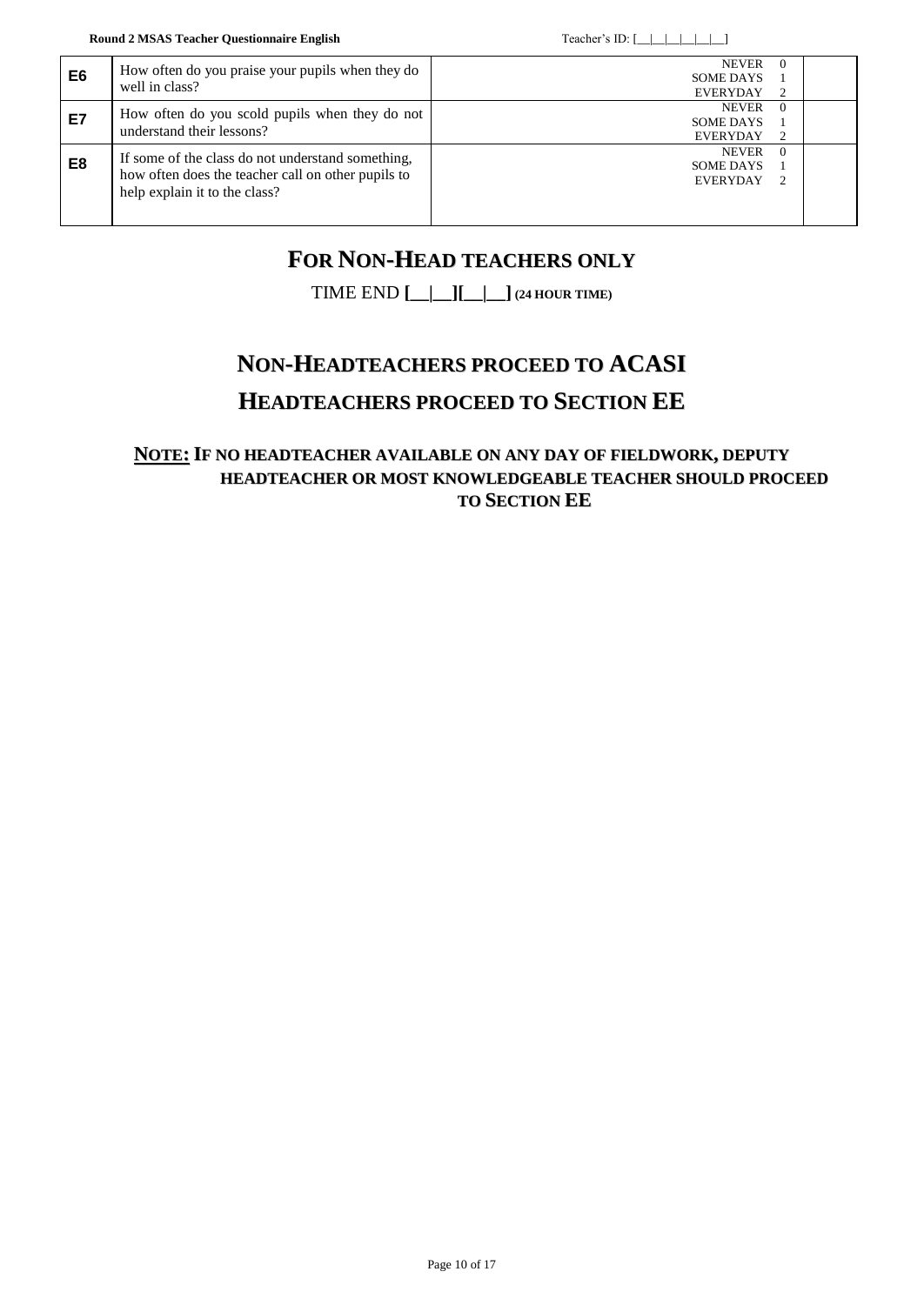# **HEADTEACHERS COMPLETE SECTION EE**

**SECTION EE HEAD TEACHER ONLY QUESTIONS**

|                  | <b>EE1_Script:</b> "Now we would like to ask you some questions about the school and your responsibilities as<br>head teacher." |                  |              |                                                   |              |                                                      |              |                           |  |
|------------------|---------------------------------------------------------------------------------------------------------------------------------|------------------|--------------|---------------------------------------------------|--------------|------------------------------------------------------|--------------|---------------------------|--|
| EE1              | How many teachers are currently teaching at this<br>school, including volunteer and student teachers?                           |                  |              | <b>TOTAL NUMBER</b><br>$\sqrt{2}$                 |              |                                                      |              |                           |  |
|                  | Of these, how many are female?                                                                                                  |                  |              | FEMALE TOTAL                                      |              | $\begin{bmatrix} 1 & 1 \end{bmatrix}$                |              |                           |  |
|                  | How many teachers are volunteers?                                                                                               |                  |              |                                                   |              |                                                      |              |                           |  |
|                  | How many of the volunteer teachers are female?                                                                                  |                  |              | <b>TOTAL VOLUNTEERS</b>                           |              | <u>[ __   __  </u>                                   |              |                           |  |
|                  | How many teachers are student teachers?                                                                                         |                  |              | FEMALE VOLUNTEERS                                 |              | $\Box$                                               |              |                           |  |
|                  | How many of the student teachers are female?                                                                                    |                  |              |                                                   |              |                                                      |              |                           |  |
|                  |                                                                                                                                 |                  |              | TOTAL STUDENT TEACHERS<br>FEMALE STUDENT TEACHERS |              |                                                      |              |                           |  |
| EE <sub>1a</sub> | [For each standard, ask]                                                                                                        |                  |              |                                                   |              |                                                      |              |                           |  |
|                  | How many permanent teachers are                                                                                                 | Std              |              | <b>Permanent</b>                                  |              | <b>Volunteer</b>                                     |              | <b>Student Teacher</b>    |  |
|                  | currently teaching [standard]?                                                                                                  |                  | <b>Total</b> | Female                                            | <b>Total</b> | Female                                               | <b>Total</b> | Female                    |  |
|                  | How many of the permanent teachers in<br>[standard] are female?                                                                 | $\mathbf{1}$     |              |                                                   |              |                                                      |              |                           |  |
|                  | How many volunteer teachers are                                                                                                 | $\boldsymbol{2}$ |              |                                                   |              |                                                      |              |                           |  |
|                  | currently teaching [standard]?                                                                                                  | 3                |              |                                                   |              |                                                      |              |                           |  |
|                  | How many of the volunteer teachers in                                                                                           | 4                |              |                                                   |              |                                                      |              |                           |  |
|                  | [standard] are female?                                                                                                          | 5                |              |                                                   |              |                                                      |              |                           |  |
|                  | How many student teachers are currently<br>teaching [standard]?                                                                 | 6                |              |                                                   |              |                                                      |              |                           |  |
|                  | How many of the student teachers in                                                                                             | $\overline{7}$   |              |                                                   |              |                                                      |              |                           |  |
|                  | [standard] are female?                                                                                                          | 8                |              |                                                   |              |                                                      |              |                           |  |
| EE3              | Are there single, double or overlapping shifts at this<br>school?                                                               |                  |              |                                                   |              |                                                      | OVERLAPPING  | SINGLE 1<br>DOUBLE 2<br>3 |  |
| EE3a             | How many boys and girls were enrolled at this school                                                                            |                  |              | Std                                               | <b>Girls</b> |                                                      | <b>Boys</b>  |                           |  |
|                  | at the beginning of this school year (include all shifts)?                                                                      |                  |              | 1                                                 |              |                                                      |              |                           |  |
|                  |                                                                                                                                 |                  |              | $\overline{2}$                                    |              |                                                      |              |                           |  |
|                  |                                                                                                                                 |                  |              | $\mathbf{3}$                                      |              |                                                      |              |                           |  |
|                  |                                                                                                                                 |                  |              | 4                                                 |              |                                                      |              |                           |  |
|                  |                                                                                                                                 |                  |              | 5                                                 |              |                                                      |              |                           |  |
|                  |                                                                                                                                 |                  |              | 6                                                 |              |                                                      |              |                           |  |
|                  |                                                                                                                                 |                  |              | $\overline{7}$                                    |              |                                                      |              |                           |  |
|                  |                                                                                                                                 |                  |              | 8                                                 |              |                                                      |              |                           |  |
| EE3b             | [Ask for girls first, then for boys]                                                                                            |                  |              | <b>PSLE</b><br><b>Takers</b>                      |              | <b>Girls</b>                                         | <b>Boys</b>  |                           |  |
|                  | How many [girls/boys] took the PSLE in 2007? How<br>many [girls/boys] passed? How many [girls/boys]                             |                  |              | <b>Passers</b>                                    |              |                                                      |              |                           |  |
|                  | were selected to attend secondary school?                                                                                       |                  |              | <b>Selected to</b>                                |              |                                                      |              |                           |  |
|                  |                                                                                                                                 |                  |              | <b>Secondary</b>                                  |              |                                                      |              |                           |  |
| EE4              | What is the distance to the nearest primary school?                                                                             |                  |              |                                                   |              | KILOMETERS [___ ___]<br>DONT KNOW $= 88$             |              |                           |  |
| EE <sub>5</sub>  | What is the distance to the nearest secondary school,<br>government or private?                                                 |                  |              |                                                   |              | KILOMETERS $[\_\_\_\_\_\_\_\_\$<br>$DON'T$ KNOW = 88 |              |                           |  |
| EE6              | What is the distance to the farthest village that sends<br>students to this school?                                             |                  |              |                                                   |              | KILOMETERS $[\_\_\_\_\_\_\_\_\$<br>$DON'T$ KNOW = 88 |              |                           |  |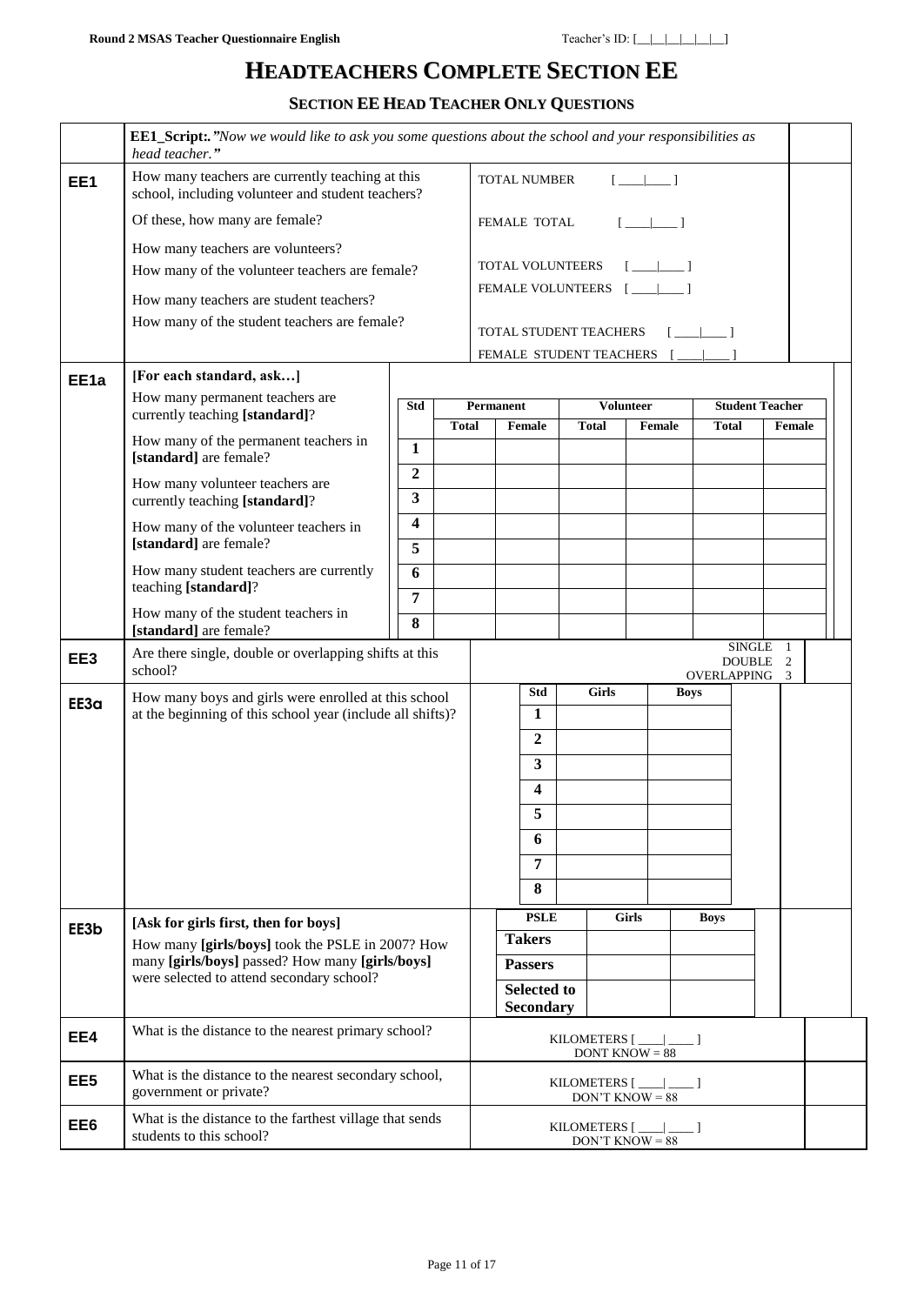| EE7          | Is there a                                                                                            |                                                                       |                            |
|--------------|-------------------------------------------------------------------------------------------------------|-----------------------------------------------------------------------|----------------------------|
|              | PEA Office at this school?.                                                                           | $NO = 0$<br>$YES = 1$                                                 |                            |
|              | TDC at this school?<br>Library/Secure book storage room?                                              | $YES = 1$<br>$NO = 0$                                                 |                            |
|              | Sports/Equipment storage?                                                                             | $YES = 1$<br>$NO = 0$<br>$NO = 0$ $YES = 1$                           |                            |
|              | Separate head teachers office?                                                                        | $YES = 1$<br>$NO = 0$                                                 |                            |
|              | Staff/Teachers room?                                                                                  | $YES = 1$<br>$NO = 0$                                                 |                            |
| EE8          | How many inspections/monitoring visits were                                                           | NUMBER $[\_\_\_\_\_\_\$ ]                                             |                            |
|              | conducted by PEA in Term 1?                                                                           | $DON'T$ KNOW = 88                                                     |                            |
| EE9          | Is the roadway to the school accessible during the rainy                                              | $NO$ 0<br><b>YES</b><br>-1                                            |                            |
|              | season?                                                                                               | DON'T KNOW 88                                                         |                            |
| <b>EE10</b>  | Can you tell me whether each of the following is active                                               |                                                                       |                            |
|              | or inactive in the affairs of this school, and the number<br>of members for each?                     | <b>MEMBERS</b>                                                        |                            |
|              | PTA.                                                                                                  | $INACTIVE = 0$ $ACTIVE = 1$                                           |                            |
|              | School management committee                                                                           | $\mathbf{I} = \mathbf{I} + \mathbf{I}$<br>$INACTIVE = 0$ $ACTIVE = 1$ |                            |
|              | Community volunteer(s)/group                                                                          | $1 - 1 - 1$<br>$INACTIVE = 0$ $ACTIVE = 1$<br>$DON'T$ KNOW = 88       |                            |
|              | List the NGOs and donors active in the affairs of this                                                | ı.                                                                    |                            |
| <b>EE11a</b> | school in the current school year?                                                                    | 2.                                                                    |                            |
|              |                                                                                                       | 3.                                                                    |                            |
|              |                                                                                                       | 4.                                                                    |                            |
|              |                                                                                                       | 5.                                                                    |                            |
|              |                                                                                                       | 6.                                                                    |                            |
|              |                                                                                                       | 7.                                                                    |                            |
|              |                                                                                                       |                                                                       |                            |
|              |                                                                                                       | 8.                                                                    |                            |
|              |                                                                                                       | <b>CHECK IF NONE</b> [                                                |                            |
|              | What is the main water source for this school?                                                        | PIPED WATER<br>1                                                      |                            |
| <b>EE12</b>  |                                                                                                       | 2<br><b>BOREHOLE</b><br>WELL/SPRING<br>3                              | $\rightarrow$ EE15         |
|              |                                                                                                       | $\overline{4}$<br><b>RAIN WATER TANKS</b>                             | $\rightarrow$ EE15         |
|              |                                                                                                       | 5<br><b>LAKE/RIVER</b><br>OTHER<br>6                                  | $\rightarrow$ EE15         |
| <b>EE13</b>  | Is this main source of water currently working?                                                       | $\Omega$<br>NO.                                                       |                            |
|              |                                                                                                       | <b>YES</b><br>1<br>DON'T KNOW<br>- 88                                 |                            |
| <b>EE14</b>  | Was this main source of water working at the beginning                                                | NO<br>$\boldsymbol{0}$                                                |                            |
|              | of Term 1?                                                                                            | YES<br>-1<br>88<br>DON'T KNOW                                         |                            |
| <b>EE15</b>  | What is the distance to the main water source?                                                        | ON SCHOOL GROUNDS<br>1                                                |                            |
|              |                                                                                                       | 1 METERS                                                              |                            |
|              |                                                                                                       | <b>KILOMETERS</b>                                                     |                            |
| <b>EE16</b>  | What is the main source of electricity for this school?                                               | NO ELECTRIC SOURCE<br>$\mathbf{0}$<br><b>ESCOM</b><br>1               | $\rightarrow$ EE18         |
|              |                                                                                                       | <b>GENERATOR</b><br>2                                                 |                            |
|              | Is the electricity currently working?                                                                 | <b>SOLAR POWER</b><br>3<br>$\overline{0}$<br>NO.                      |                            |
| <b>EE17</b>  |                                                                                                       | <b>YES</b><br>1                                                       |                            |
|              |                                                                                                       | DON'T KNOW<br>88<br>NO.<br>$\overline{0}$                             |                            |
| <b>EE18</b>  | Is there treatment for symptoms of malaria, like fever,<br>headache, chills available at this school? | <b>YES</b><br>1                                                       |                            |
|              |                                                                                                       | DON'T KNOW<br>88<br>$\overline{0}$<br>NO.                             | $\overline{\mathsf{PE21}}$ |
| <b>EE19</b>  | Is there a mass deworming program for intestinal<br>worms at this school?                             | <b>YES</b><br>1<br><b>DON'T KNOW</b><br>88                            |                            |
| <b>EE20</b>  | When was the last round of deworming for intestinal                                                   |                                                                       |                            |
|              | worms?                                                                                                | ] MONTH                                                               |                            |
|              |                                                                                                       | ] YEAR                                                                |                            |
|              |                                                                                                       |                                                                       |                            |
|              |                                                                                                       | $DON'T$ KNOW = 88                                                     |                            |
|              | Is there a mass treatment program for bilharzia at this                                               | NO.<br>$\overline{0}$                                                 | $\rightarrow$ EE23         |
| <b>EE21</b>  | school?                                                                                               | <b>YES</b><br>$\mathbf{1}$<br>DON'T KNOW 88                           |                            |
|              | When was the last round of treatment for bilharzia?                                                   | ] MONTH                                                               |                            |
| <b>EE22</b>  |                                                                                                       | ] YEAR<br>$DON'T$ KNOW = 88                                           |                            |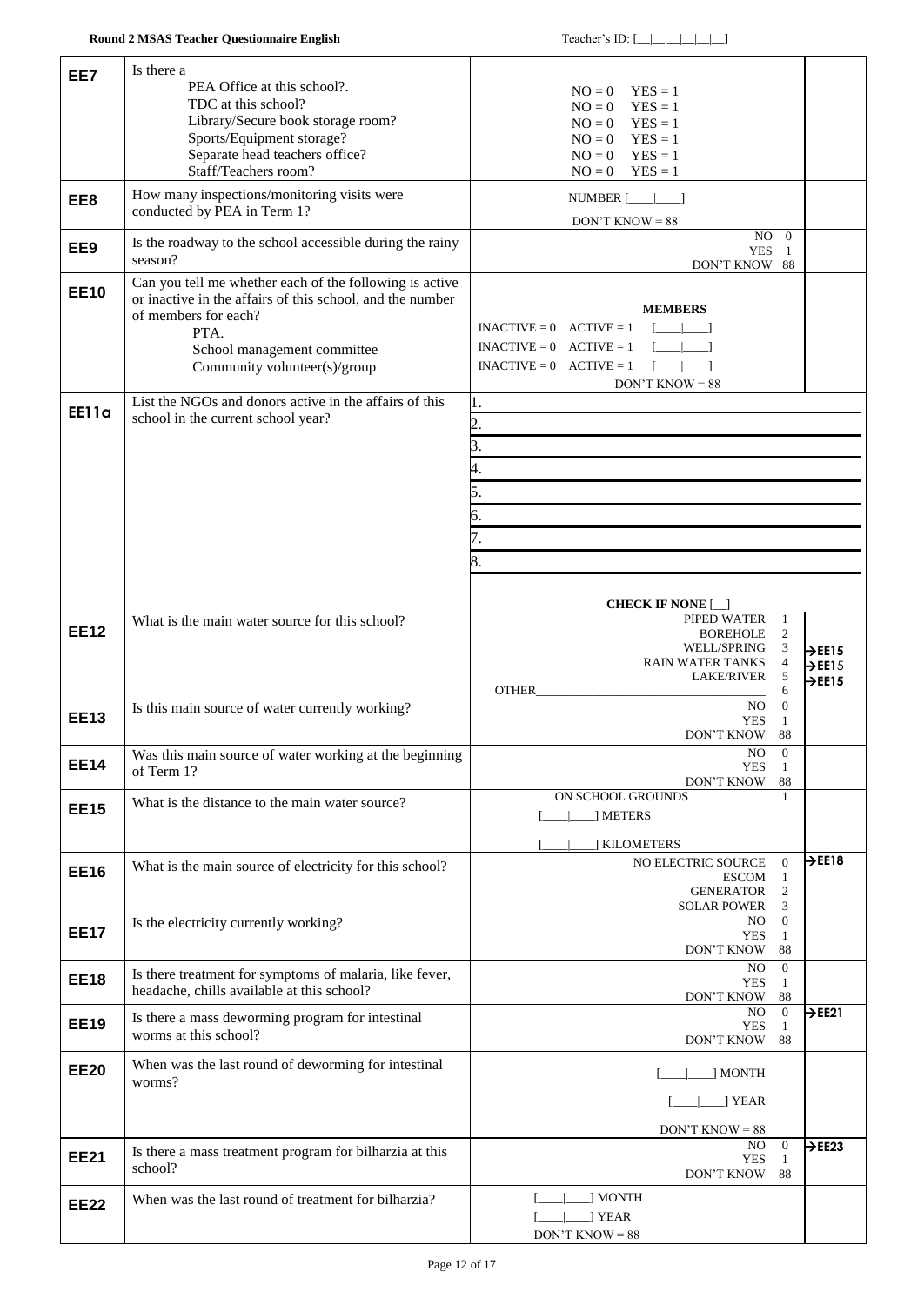| <b>EE23</b>  | school?         |                         | Is there an iron supplementation program at this                                              |                                                     |                                                                                                      |                                                                                              |                                                                   | NO.<br><b>YES</b><br>DON'T KNOW 88 | $\overline{0}$<br>1            | $\rightarrow$ EE25  |
|--------------|-----------------|-------------------------|-----------------------------------------------------------------------------------------------|-----------------------------------------------------|------------------------------------------------------------------------------------------------------|----------------------------------------------------------------------------------------------|-------------------------------------------------------------------|------------------------------------|--------------------------------|---------------------|
| <b>EE24</b>  |                 |                         |                                                                                               | When was the last time children were given tablets? |                                                                                                      | J MONTH<br>] YEAR<br>$DON'T$ KNOW = 88                                                       |                                                                   |                                    |                                |                     |
| <b>EE25</b>  |                 |                         | Is there a school feeding program at this school?                                             |                                                     |                                                                                                      |                                                                                              |                                                                   | NO.<br><b>YES</b><br>DON'T KNOW 88 | $\overline{0}$<br>$\mathbf{1}$ | $\rightarrow$ EE27a |
| <b>EE26</b>  | school day?     |                         |                                                                                               | What time of day were children fed on the previous  |                                                                                                      | CHILDREN NOT FED ON PREV. DAY 0<br>$\sim$ 1.000                                              | ] TIME: 1 <sup>ST</sup> FEEDING<br>$\vert$ TIME: $2^{ND}$ FEEDING |                                    |                                |                     |
| <b>EE27a</b> | the entire day? |                         | [Interviewer: Ask for each standard]                                                          |                                                     | On each day of the previous school week, how many permanent teachers were absent from [standard] for |                                                                                              |                                                                   |                                    |                                |                     |
|              |                 | <b>Standard</b>         | <b>Monday</b>                                                                                 | <b>Tuesday</b>                                      | Wednesday                                                                                            | <b>Thursday</b>                                                                              | Friday                                                            |                                    |                                |                     |
|              |                 | 1                       |                                                                                               |                                                     |                                                                                                      |                                                                                              |                                                                   |                                    |                                |                     |
|              |                 | $\boldsymbol{2}$        |                                                                                               |                                                     |                                                                                                      |                                                                                              |                                                                   |                                    |                                |                     |
|              |                 | $\mathbf{3}$            |                                                                                               |                                                     |                                                                                                      |                                                                                              |                                                                   |                                    |                                |                     |
|              |                 | $\overline{\mathbf{4}}$ |                                                                                               |                                                     |                                                                                                      |                                                                                              |                                                                   |                                    |                                |                     |
|              |                 | 5                       |                                                                                               |                                                     |                                                                                                      |                                                                                              |                                                                   |                                    |                                |                     |
|              |                 | 6                       |                                                                                               |                                                     |                                                                                                      |                                                                                              |                                                                   |                                    |                                |                     |
|              |                 | 7                       |                                                                                               |                                                     |                                                                                                      |                                                                                              |                                                                   |                                    |                                |                     |
|              |                 | 8                       |                                                                                               |                                                     |                                                                                                      |                                                                                              |                                                                   |                                    |                                |                     |
| EE27b        | the entire day? |                         |                                                                                               |                                                     | On each day of the previous school week, how many volunteer teachers were absent from [standard] for |                                                                                              |                                                                   |                                    |                                |                     |
|              |                 | <b>Standard</b>         | <b>Monday</b>                                                                                 | <b>Tuesday</b>                                      | Wednesday                                                                                            | <b>Thursday</b>                                                                              | Friday                                                            |                                    |                                |                     |
|              |                 | 1                       |                                                                                               |                                                     |                                                                                                      |                                                                                              |                                                                   |                                    |                                |                     |
|              |                 | $\boldsymbol{2}$        |                                                                                               |                                                     |                                                                                                      |                                                                                              |                                                                   |                                    |                                |                     |
|              |                 | $\mathbf{3}$            |                                                                                               |                                                     |                                                                                                      |                                                                                              |                                                                   |                                    |                                |                     |
|              |                 | $\overline{\mathbf{4}}$ |                                                                                               |                                                     |                                                                                                      |                                                                                              |                                                                   |                                    |                                |                     |
|              |                 | 5                       |                                                                                               |                                                     |                                                                                                      |                                                                                              |                                                                   |                                    |                                |                     |
|              |                 | 6                       |                                                                                               |                                                     |                                                                                                      |                                                                                              |                                                                   |                                    |                                |                     |
|              |                 | $\overline{7}$          |                                                                                               |                                                     |                                                                                                      |                                                                                              |                                                                   |                                    |                                |                     |
|              |                 | 8                       |                                                                                               |                                                     |                                                                                                      |                                                                                              |                                                                   |                                    |                                |                     |
| <b>EE28</b>  |                 |                         | Since the beginning of this school year, how many<br>permanent teachers have left the school? |                                                     |                                                                                                      | NO TEACHERS HAVE LEFT<br>  NUMBER                                                            |                                                                   |                                    | $\mathbf{0}$                   | $\rightarrow$ EE32  |
| EE32a        |                 |                         | [Interviewer: Ask for each standard]                                                          |                                                     |                                                                                                      | STANDARD 1<br>STANDARD 2 [                                                                   |                                                                   |                                    |                                |                     |
|              |                 |                         | How many streams are there in [standard]?                                                     |                                                     |                                                                                                      | STANDARD 3 [<br>STANDARD 4 [<br>STANDARD 5 [<br>STANDARD 6 [<br>STANDARD 7 [<br>STANDARD 8 [ |                                                                   |                                    |                                |                     |

# **HEADTEACHERS ONLY (OR TEACHER IN PLACE OF HEADTEACHER)**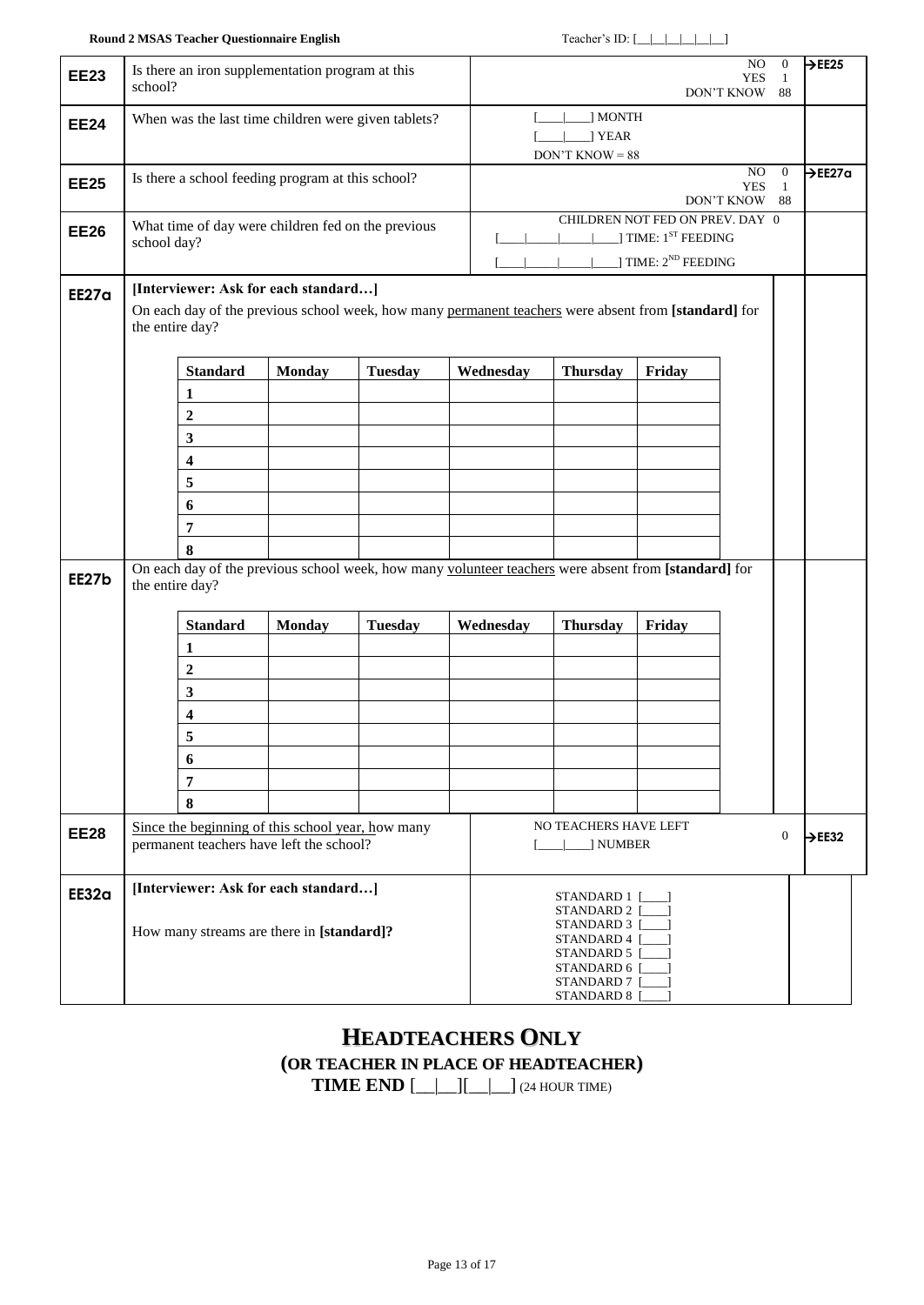### **ACASI Break**

Now we are going to ask you to complete another set of questions using a computer. I do not want you to worry about using the computer, I will show you how to use it and answer all your questions before you start. The reason that we are asking you to use a computer is because some of the following questions may make you feel uncomfortable or embarrassed. We expect that you will feel more comfortable using a computer to answer because no one besides yourself will hear or see the question or the answer that you give: your answers will be completely private and known only to yourself. No one in this school including pupils, your fellow teachers, or your family will know what answers you have given. I will also not know what answers you provide to the questions. I understand that some people feel shy when talking about personal issues. However, we are collecting this information so that better education and health programs can be created to meet the needs of individuals like yourself, your fellow teachers, and your pupils. For this reason, we hope that you will be thoughtful and honest when answering the questions. Do you have any questions so far? (If no or no more questions): Okay? Let's begin.

### **ACASI Training of Respondent**

### **ACASI Respondent Practice Questions**

|                | <b>SECTION F. GENERAL GENDER ATTITUDES</b>                                                                                                                                                                                                                                                                             |                                                                                                       |  |  |  |  |  |  |
|----------------|------------------------------------------------------------------------------------------------------------------------------------------------------------------------------------------------------------------------------------------------------------------------------------------------------------------------|-------------------------------------------------------------------------------------------------------|--|--|--|--|--|--|
|                | <b>F1_Script:</b> "The next few questions ask you to tell us how well boys and girls perform in school. For each<br>subject, tell us whether you think boys are better in the subject than girls, girls are better in the subject than<br>boys, or if you think both boys and girls are equally good in the subject. " |                                                                                                       |  |  |  |  |  |  |
| F <sub>1</sub> | In learning English, do you think that:                                                                                                                                                                                                                                                                                | <b>BOYS ARE BETTER THAN GIRLS</b><br>GIRLS ARE BETTER THAN BOYS<br>BOYS AND GIRLS EQUALLY GOOD        |  |  |  |  |  |  |
| F <sub>2</sub> | In learning Mathematics, do you think that:                                                                                                                                                                                                                                                                            | <b>BOYS ARE BETTER THAN GIRLS</b><br><b>GIRLS ARE BETTER THAN BOYS</b><br>BOYS AND GIRLS EQUALLY GOOD |  |  |  |  |  |  |
| F <sub>3</sub> | In learning Chichewa, do you think that:                                                                                                                                                                                                                                                                               | <b>BOYS ARE BETTER THAN GIRLS</b><br><b>GIRLS ARE BETTER THAN BOYS</b><br>BOYS AND GIRLS EQUALLY GOOD |  |  |  |  |  |  |
| F4             | In Life Skills education, do you think that:                                                                                                                                                                                                                                                                           | <b>BOYS ARE BETTER THAN GIRLS</b><br><b>GIRLS ARE BETTER THAN BOYS</b><br>BOYS AND GIRLS EQUALLY GOOD |  |  |  |  |  |  |
| F5             | In your class, do you prefer teaching boys or teaching girls?                                                                                                                                                                                                                                                          | <b>NO PREFERENCE</b><br>PREFER GIRLS<br>PREFER BOYS                                                   |  |  |  |  |  |  |

### **SECTION G: GENDER EQUITY EXPERIENCES IN SCHOOL**

| G <sub>1</sub> | Whom do you assign more chores in your class: boys? girls? or<br>do you assign boys and girls about the same amount? |                                               |
|----------------|----------------------------------------------------------------------------------------------------------------------|-----------------------------------------------|
| G <sub>2</sub> | Who receives more positive comments from you in class?                                                               | ABOUT THE SAME                                |
| G <sub>3</sub> | Who receives more negative comments from you in class?                                                               | $\mathcal{D}_{\mathcal{A}}$                   |
| G4             | Whom do you assign more chores or work at school?                                                                    | 2                                             |
| G <sub>5</sub> | Whom do you punish more at school?                                                                                   | $\mathcal{D}_{\mathcal{L}}$<br>ABOUT THE SAME |
| G <sub>6</sub> | Whom do you punish more harshly at school?                                                                           |                                               |
| G7             | Who is more unruly in your class?                                                                                    | ABOUT THE SAME                                |

|                | <b>G8_Script:</b> "For the next few questions, we are going to read a statement and ask you to tell us if you strongly<br>disagree, disagree, agree, or strongly agree, or have no opinion." |                                                                                         |         |  |  |
|----------------|----------------------------------------------------------------------------------------------------------------------------------------------------------------------------------------------|-----------------------------------------------------------------------------------------|---------|--|--|
| G8             | It is as important for girls to complete secondary school as it is for boys. Do<br>$\forall$ ou $(+)$                                                                                        | No Opinion/Don't Know                                                                   | 88      |  |  |
| G <sub>9</sub> | When a family cannot afford all children to school, it is better to send boys<br>than girls. $(-)$                                                                                           | $Agreem \dots \dots \dots \dots \dots \dots \dots \dots \dots$<br>No Opinion/Don't Know | ⌒<br>88 |  |  |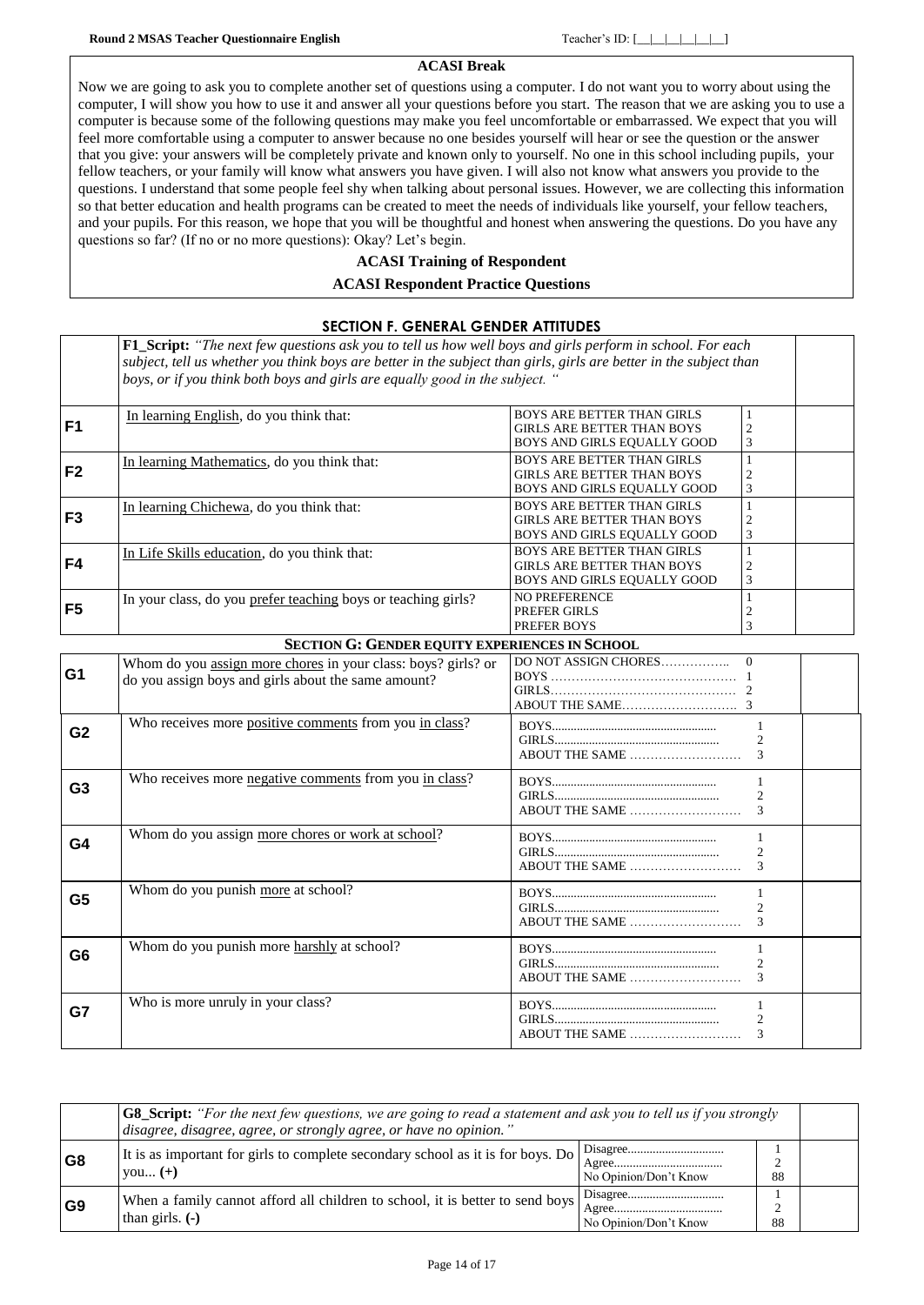| G10 | When a husband and wife disagree about the number of children to have the<br>husband's opinion matters more.                                                                                      |                                       |                                                                                                                                                                                                               |                       | No Opinion/Don't Know |     | 2<br>88                          |  |
|-----|---------------------------------------------------------------------------------------------------------------------------------------------------------------------------------------------------|---------------------------------------|---------------------------------------------------------------------------------------------------------------------------------------------------------------------------------------------------------------|-----------------------|-----------------------|-----|----------------------------------|--|
| G11 | A girl should get married when she finds an appropriate spouse, even if she<br>is still in school. Do you $(-)$                                                                                   |                                       |                                                                                                                                                                                                               | No Opinion/Don't Know |                       |     | 2<br>88                          |  |
| G12 | Girls are as intelligent as boys $(+)$                                                                                                                                                            |                                       |                                                                                                                                                                                                               | No Opinion/Don't Know |                       |     | $\overline{c}$<br>88             |  |
| G13 |                                                                                                                                                                                                   |                                       |                                                                                                                                                                                                               |                       | NO.                   | YES | D<br>K                           |  |
|     | Sometimes a husband is annoyed or angered<br>by things that his wife does. In your<br>opinion, is a husband justified in hitting or<br>beating his wife ? [Read list and circle<br>each response] | $\mathbf{A}$<br>B<br>C<br>D<br>E<br>F | IF SHE GOES OUT WITHOUT TELLING<br>HIM.<br>IF SHE NEGLECTS THE CHILDREN<br>IF SHE ARGUES WITH HIM<br>IF SHE REFUSES TO HAVE SEX WITH<br>HIM<br>IF SHE BURNS THE FOOD<br>IF SHE HAS AN EXTRA MARITAL<br>AFFAIR |                       | 0<br>$\Omega$         |     | 88<br>88<br>88<br>88<br>88<br>88 |  |

### **SECTION H: DISCIPLINE AND PUNISHMENT**

<span id="page-14-1"></span><span id="page-14-0"></span>

|                 | <b>H1_Script:</b> "Some people think the best way to teach a class effectively is to discipline pupils in various ways.<br>Now we are going to ask you about how you discipline pupils.' |                                             |                              |
|-----------------|------------------------------------------------------------------------------------------------------------------------------------------------------------------------------------------|---------------------------------------------|------------------------------|
| H <sub>1</sub>  | In this school year, to discipline pupils, have you ever sent them<br>out of class?                                                                                                      | $\Omega$<br>$\mathbf{1}$                    | $\rightarrow$ H3             |
| H <sub>2</sub>  | In the last week, how many days did you send pupils out of class?                                                                                                                        | $NUMBER[\_]\_]$<br>$\lceil \max = 5 \rceil$ |                              |
| H <sub>3</sub>  | In this school year, to discipline pupils, have you ever kept them<br>after school?                                                                                                      | $\mathbf{0}$<br>$\mathbf{1}$                | $\rightarrow$ H <sub>5</sub> |
| <b>H4</b>       | In the last week, how many days did you keep pupils after school?                                                                                                                        | $NUMBER[\_]\_$<br>$\lceil \max = 5 \rceil$  |                              |
| <b>H5</b>       | In this school year, to discipline pupils, have you ever made them<br>stand in the classroom?                                                                                            | $\theta$<br>$\mathbf{1}$                    | $\rightarrow$ H7             |
| H <sub>6</sub>  | In the last week, how many days did you make pupils stand in the<br>classroom?                                                                                                           | $NUMBER[\_]\_$<br>$\lceil \max = 5 \rceil$  |                              |
| Н7              | In this school year, to discipline pupils, have you ever whipped, hit<br>or beaten them with branches or your hand?                                                                      | $\overline{0}$<br>$\mathbf{1}$              | $\rightarrow$ H9             |
| H <sub>8</sub>  | In the last week, how many days did you whip, hit or beat pupils?                                                                                                                        | NUMBER[    <br>$\lceil \max = 5 \rceil$     |                              |
|                 | H9_Script: "For the next two questions, we are going to ask if you do certain things during class never, rarely,<br>sometimes, or often."                                                |                                             |                              |
| H <sub>9</sub>  | How often do you tell pupils that they are stupid or not intelligent?                                                                                                                    | $\Omega$<br>2                               |                              |
| H <sub>10</sub> | How often do you tease or mock pupils based on their appearance<br>or general cleanliness?                                                                                               | $\Omega$<br>$\mathbf{1}$<br>$\overline{2}$  |                              |

### **SECTION I: ATTITUDES ABOUT PUPILS' SEXUAL RELATIONS**

<span id="page-14-2"></span>

| <b>II_Script:</b> "Sometimes pupils have sexual relations with people whom they know at their school. Girls may |  |
|-----------------------------------------------------------------------------------------------------------------|--|
| become pregnant while they are still in school. We are now going to ask you some questions about what you       |  |
| $\vert$ think should happen when these situations arise."                                                       |  |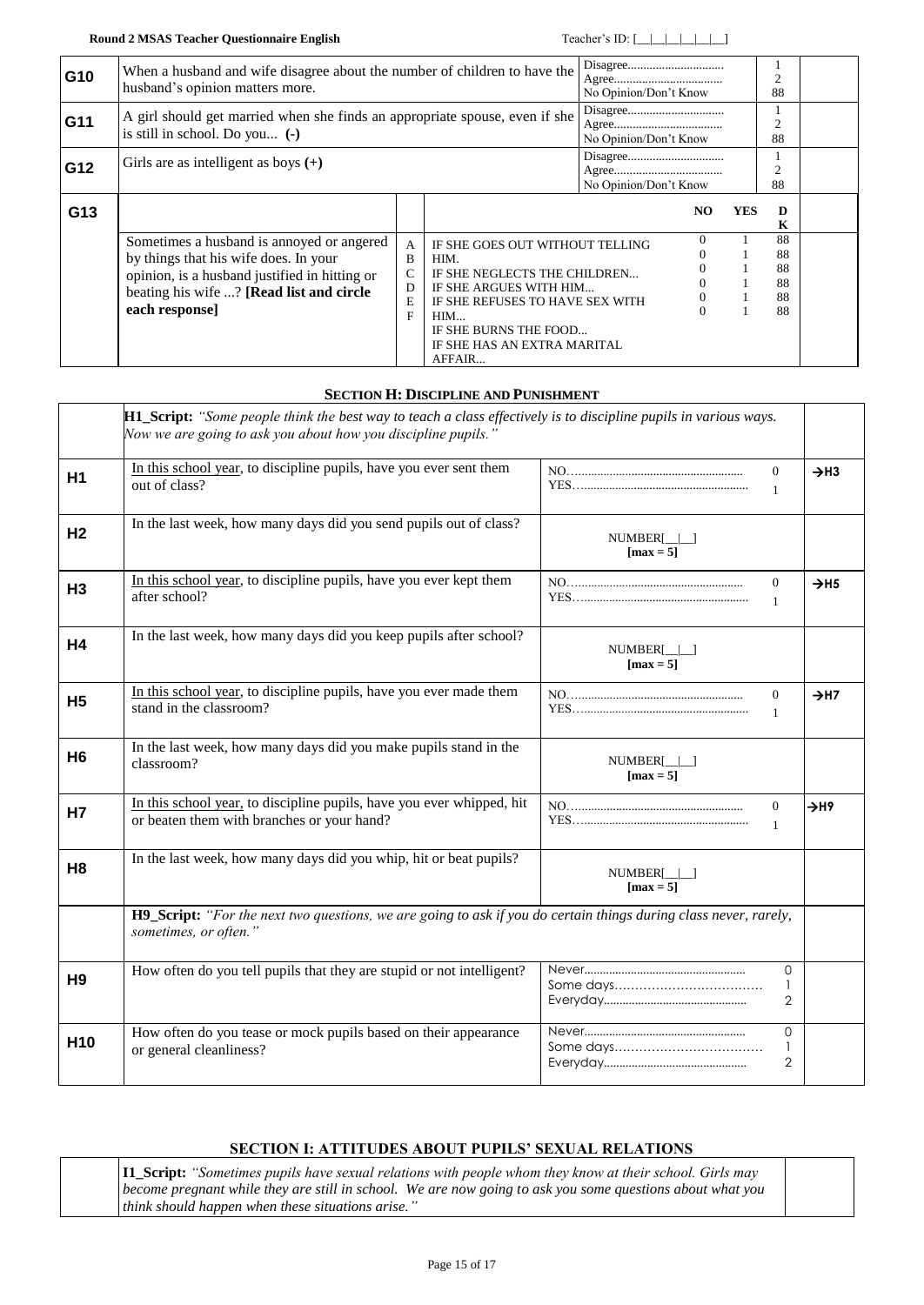<span id="page-15-0"></span>

| $\mathsf{I}$    | Do you feel that girls who become pregnant should be<br>allowed to stay in school until just before they deliver? | DEPENDS ON CIRCUMSTANCE | $\Omega$<br>88                                                                        |                                                                    |                                                          |
|-----------------|-------------------------------------------------------------------------------------------------------------------|-------------------------|---------------------------------------------------------------------------------------|--------------------------------------------------------------------|----------------------------------------------------------|
| 12              | Do you feel that girls who have a baby should be allowed to<br>return to the same school?                         |                         | DEPENDS ON CIRCUMSTANCE                                                               | $\overline{1}$<br>88                                               |                                                          |
| 13              | Do you think any actions should be taken against a male pupil<br>who makes a girl pregnant?                       |                         | DEPENDS ON CIRCUMSTANCE                                                               | $\Omega$<br>  1<br>$\overline{2}$<br>88                            | $\rightarrow$ 15<br>$\rightarrow$ I5<br>$\rightarrow$ 15 |
| 4               | What action should be taken against a male pupil who<br>makes a girl pregnant?                                    |                         | HEAD TEACHER TALK TO<br>BOY STAY IN SCHOOL BUT SUPPORT<br>$CHILD$<br><b>SOMETHING</b> | $\mathbf{1}$<br>$\mathcal{D}_{\mathcal{L}}$<br>$\overline{3}$<br>5 |                                                          |
| 15              | Do you think any actions should be taken against a male<br>teacher who has sex with a pupil?                      |                         | DEPENDS ON CIRCUMSTANCE                                                               | $\Omega$<br>$\vert$ 1<br>2<br>88                                   | $\rightarrow$ I7<br>$\rightarrow$ I7<br>$\rightarrow$ I7 |
| 16              | What action should be taken against a male teacher who has<br>sex with a pupil?                                   |                         | REQUIRED MARRIAGE TO<br>$PUPIL$                                                       | 5                                                                  |                                                          |
| $\overline{17}$ | Do you think any actions should be taken against a female<br>teacher who has sex with a pupil?                    |                         | DEPENDS ON CIRCUMSTANCE                                                               | $\Omega$<br>$\mathbf{1}$<br>2<br>-88                               | $\rightarrow$ J1<br>$\rightarrow$ J1<br>$\rightarrow$ J1 |
| 18              | What action should be taken against a female teacher who has<br>sex with a pupil?                                 |                         |                                                                                       | 5<br>6                                                             |                                                          |

### **SECTION J: TEACHING ROUTINE & EXPERIENCES**

<span id="page-15-2"></span><span id="page-15-1"></span>

|                | J1_Script: "The next set of questions are about your experiences as a teacher in this school."                     |  |                          |      |
|----------------|--------------------------------------------------------------------------------------------------------------------|--|--------------------------|------|
| J1             | Have you heard of the Teacher's Code of Conduct?                                                                   |  | $\Omega$                 | 716  |
| J <sub>2</sub> | Have you received any training on the Teacher's Code<br>of Conduct                                                 |  | $\Omega$<br>88           |      |
| J3             | Do you believe the Teacher's Code of Conduct is fair to<br>teachers?                                               |  | $\Omega$<br>88           |      |
| J4             | Do you know how to report a violation of the code?                                                                 |  | $\Omega$<br>88           |      |
| J <sub>5</sub> | In the last school term, did you report a violation of the<br>code?                                                |  | $\Omega$<br>88           |      |
| J6             | During this school year, how often do you keep an eye<br>on pupils to make sure they are not getting into trouble? |  | O<br>$\overline{2}$<br>3 |      |
| J <sub>7</sub> | During this school year, how often have you been absent<br>from school?                                            |  | 0<br>$\overline{2}$<br>3 | 7J11 |